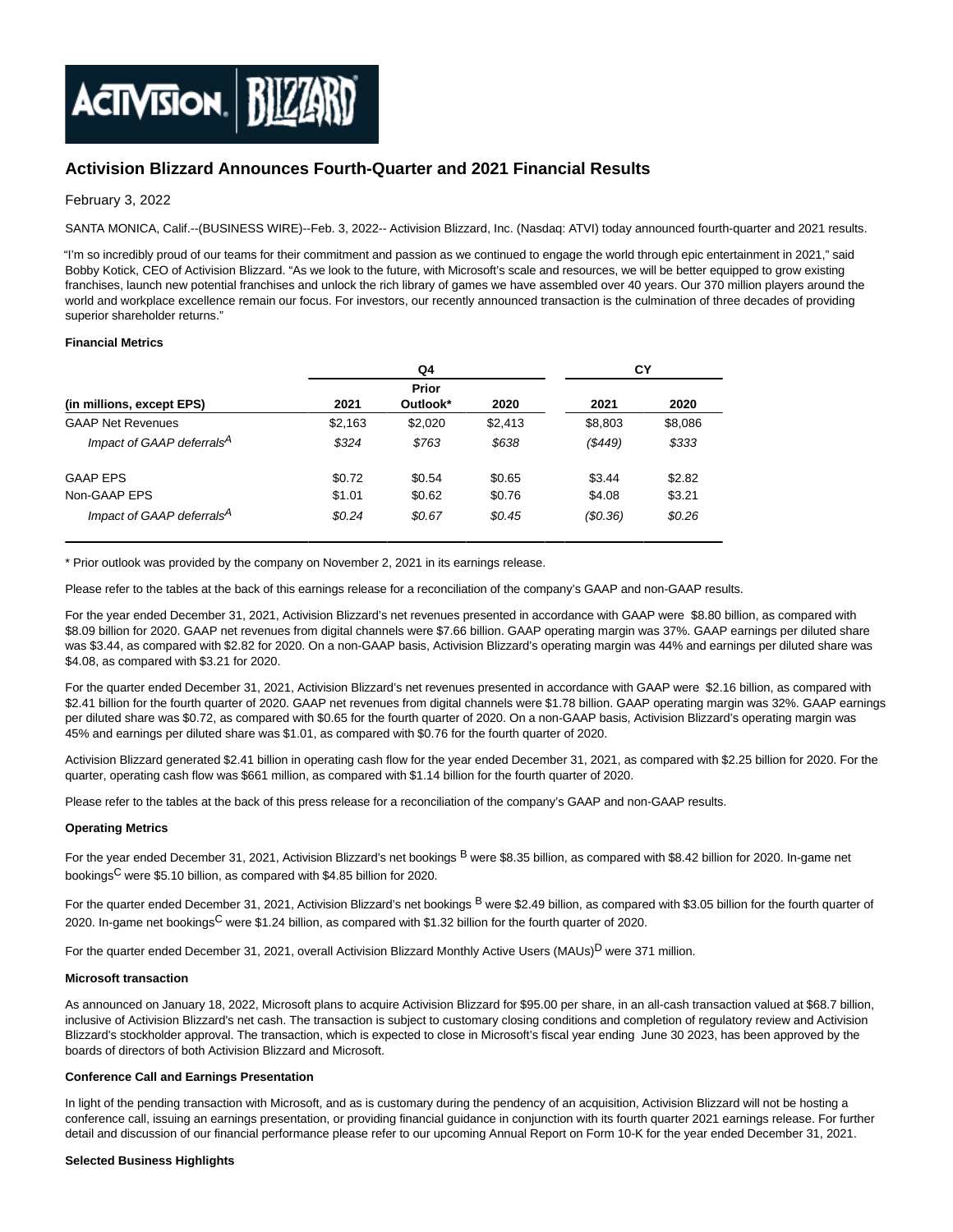Activision Blizzard delivered record full-year GAAP results in 2021, growing GAAP revenue 9% year-over-year, GAAP operating profit 19% year-over-year and GAAP EPS 22% year-over-year, building on very strong results in the prior year. Net bookings were broadly consistent year-over-year, again following very strong growth in 2020.

While fourth quarter 2021 GAAP revenue was ahead of our guidance provided on November 2, 2021, fourth quarter net bookings were below our prior outlook, primarily due to lower than expected performance in the Activision segment, which offset record performance at King. Activision Blizzard's mobile net bookings grew 18% year-over-year and represented 33% of total net bookings in the fourth quarter.

Fourth quarter GAAP EPS was ahead of our prior outlook. Non-GAAP EPS reflected a \$0.16 benefit from the implementation of changes to our compensation plans, primarily to enhance equity ownership for employees and bring our employee equity compensation more in line with current industry practice.

Growing our developer base remains a strategic priority for the company. We continued to increase our developer headcount in the fourth quarter and added hundreds of talented professionals in 2021. Our teams are executing against an exciting pipeline of content planned for 2022. **Activision** expects to drive renewed expansion in the **Call of Duty®** franchise later in the year with groundbreaking all-new experiences. **Blizzard** is planning substantial new content for key franchises, and **King** expects to build on its momentum with further innovative live operations across its portfolio.

Activision Blizzard is committed to ensuring an inclusive and safe working environment for its employees, and in the fourth quarter continued to implement previously announced initiatives to strengthen its practices and policies. The company also announced the conversion of nearly 500 temporary workers to full-time employees at Activision Publishing studios, along with securing increased wages and expanded paid time off benefits for a large portion of temporary workers.

# **Activision**

- **Call of Duty** net bookings on console and PC declined year-over-year in the fourth quarter, reflecting lower premium sales for **Call of Duty: Vanguard** versus the year ago title and lower engagement in **Call of Duty: Warzone™**. Fourth quarter in-game player investment on console and PC remained well above the level seen prior to the March 2020 launch of **Warzone**.
- Development on this year's **premium** and **Warzone** experiences is being led by Activision's renowned Infinity Ward studio. The team is working on the most ambitious plan in franchise history, with industry-leading innovation and a broadly appealing franchise setting.
- **Call of Duty Mobile** net bookings grew year-over-year in the fourth quarter, driven by continued contribution from the game in China. For the full year, **Call of Duty Mobile** net bookings grew strongly, with 2021 worldwide consumer spending on the title exceeding \$1 billion.
- Studio expansion has continued to add development resources worldwide as plans continue for ongoing live operations and new, unannounced titles in the **Call of Duty** universe.

# **Blizzard**

- Within the **Warcraft** franchise, fourth quarter **World of WarcraftTM** reach and engagement continued to benefit from the combination of the Modern game and Classic under a single subscription. In 2021, **World of Warcraft** delivered its strongest engagement and net bookings outside of a Modern expansion year in a decade. **Hearthstone**® fourth quarter net bookings grew year-over-year, driven by a steady cadence of new content.
- Blizzard is planning substantial new content for the **Warcraft** franchise in 2022, including new experiences in **World of Warcraft** and **Hearthstone**, and getting all-new mobile **Warcraft** content into players' hands for the first time.
- In the **Diablo** franchise**, Diablo II: ResurrectedTM** sold through more units from its September release until the year end than any other Activision Blizzard remaster over an equivalent period. On mobile, **Diablo Immortal**TM concluded its public testing with positive feedback.
- Blizzard is making strong progress on its pipeline, including new experiences in **Warcraft**, ongoing development in **Diablo** and **Overwatch**, and an exciting **new IP**.

#### **King**

- King's in-game net bookings grew 14% year-over-year to a new record in the fourth quarter, driven by 20% year-over-year growth for **Candy CrushTM**, King's largest franchise. **Candy Crush** was the top-grossing game franchise in the U.S. app stores<sup>1</sup> for the 18<sup>th</sup> consecutive quarter.
- Hours played across the King portfolio again grew year-over-year in the fourth quarter, with players responding positively to a more frequent cadence of compelling in-game content and events for key titles. King's payer numbers grew by a double-digit percentage versus the year ago quarter.
- King's advertising business grew rapidly in the fourth quarter to reach a new high. For 2021, advertising revenue grew over 60% year-over-year.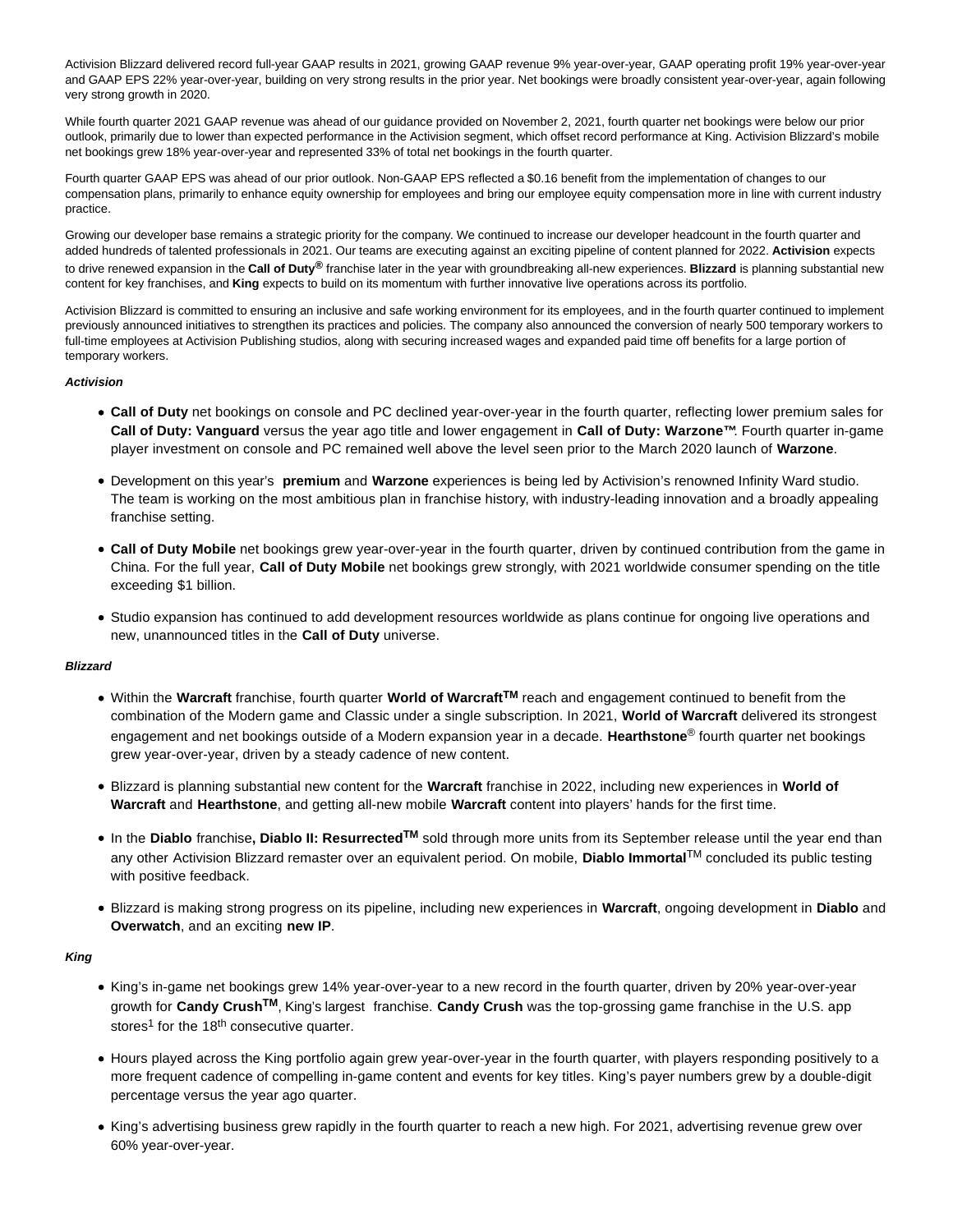Having passed the \$1 billion annual operating income milestone in 2021, the King business is entering 2022 with strong momentum. Its teams are focused on continuing to deliver engaging features and events alongside robust live operations and disciplined user acquisition in the coming quarters.

# **Balance Sheet and Dividend**

- Cash and short-term investments at the end of the fourth quarter stood at \$10.6 billion, and Activision Blizzard ended the quarter with a net cash position of approximately \$7.0 billion.
- The Board of Directors declared a cash dividend of \$0.47 per common share, payable on May 6, 2022 to shareholders of record at the close of business on April 15, 2022.

# **About Activision Blizzard**

Our mission, to connect and engage the world through epic entertainment, has never been more important. Through communities rooted in our video game franchises we enable hundreds of millions of people to experience joy, thrill and achievement. We enable social connections through the lens of fun, and we foster purpose and a sense of accomplishment through healthy competition. Like sport, but with greater accessibility, our players can find purpose and meaning through competitive gaming. Video games, unlike any other social or entertainment media, have the ability to break down the barriers that can inhibit tolerance and understanding. Celebrating differences is at the core of our culture and ensures we can create games for players of diverse backgrounds in the 190 countries our games are played.

As a member of the Fortune 500 and as a component company of the S&P 500, we have an extraordinary track record of delivering superior shareholder returns for over 30 years.

Our enduring franchises are some of the world's most popular, including Call of Duty <sup>®</sup>, Crash Bandicoot™, Warcraft®, Overwatch<sup>®</sup>, Diablo<sup>®</sup>, StarCraft<sup>®</sup>, Candy Crush™, Bubble Witch™, Pet Rescue™ and Farm Heroes™. Our sustained success has enabled the company to support corporate social responsibility initiatives that are directly tied to our franchises. As an example, our Call of Duty Endowment has helped find employment for over 90,000 veterans.

Learn more information about Activision Blizzard and how we connect and engage the world through epic entertainment on the company's website, [www.activisionblizzard.com.](https://cts.businesswire.com/ct/CT?id=smartlink&url=http%3A%2F%2Fwww.activisionblizzard.com&esheet=52573559&newsitemid=20220202006035&lan=en-US&anchor=www.activisionblizzard.com&index=1&md5=c2f41dfd835c5f0f284a3ad83ad39ed1)

# 1 Based on App Annie Intelligence.

A Net effect of accounting treatment from revenue deferrals on certain of our online-enabled products. Since certain of our games are hosted online or include significant online functionality that represents a separate performance obligation, we defer the transaction price allocable to the online functionality from the sale of these games and then recognize the attributable revenues over the relevant estimated service periods, which are generally less than a year. The related cost of revenues is deferred and recognized as an expense as the related revenues are recognized. Impact from changes in deferrals refers to the net effect from revenue deferrals accounting treatment for the purposes of revenues, along with, for the purposes of EPS, the related cost of revenues deferrals treatment and the related tax impacts. Internally, management excludes the impact of this change in deferred revenues and related cost of revenues when evaluating the company's operating performance, when planning, forecasting and analyzing future periods, and when assessing the performance of its management team. Management believes this is appropriate because doing so enables an analysis of performance based on the timing of actual transactions with our customers. In addition, management believes excluding the change in deferred revenues and the related cost of revenues provides a much more timely indication of trends in our operating results.

B Net bookings is an operating metric that is defined as the net amount of products and services sold digitally or sold-in physically in the period, and includes license fees, merchandise, and publisher incentives, among others, and is equal to net revenues excluding the impact from deferrals.

 $C$  In-game net bookings primarily includes the net amount of downloadable content and microtransactions sold during the period, and is equal to in-game net revenues excluding the impact from deferrals.

D Monthly Active User ("MAU") Definition: We monitor MAUs as a key measure of the overall size of our user base. MAUs are the number of individuals who accessed a particular game in a given month. We calculate average MAUs in a period by adding the total number of MAUs in each of the months in a given period and dividing that total by the number of months in the period. An individual who accesses two of our games would be counted as two users. In addition, due to technical limitations, for Activision and King, an individual who accesses the same game on two platforms or devices in the relevant period would be counted as two users. For Blizzard, an individual who accesses the same game on two platforms or devices in the relevant period would generally be counted as a single user. In certain instances, we rely on third parties to publish our games. In these instances, MAU data is based on information provided to us by those third parties, or, if final data is not available, reasonable estimates of MAUs for these third-party published games.

**Non-GAAP Financial Measures:** As a supplement to our financial measures presented in accordance with U.S. Generally Accepted Accounting Principles ("GAAP"), Activision Blizzard presents certain non-GAAP measures of financial performance. These non-GAAP financial measures are not intended to be considered in isolation from, as a substitute for, or as more important than, the financial information prepared and presented in accordance with GAAP. In addition, these non-GAAP measures have limitations in that they do not reflect all of the items associated with the company's results of operations as determined in accordance with GAAP.

Activision Blizzard provides net income (loss), earnings (loss) per share, and operating margin data and guidance both including (in accordance with GAAP) and excluding (non-GAAP) certain items. When relevant, the company also provides constant FX information to provide a framework for assessing how our underlying businesses performed excluding the effect of foreign currency rate fluctuations. In addition, Activision Blizzard provides EBITDA (defined as GAAP net income (loss) before interest (income) expense, income taxes, depreciation, and amortization) and adjusted EBITDA (defined as non-GAAP operating margin (see non-GAAP financial measure below) before depreciation). The non-GAAP financial measures exclude the following items, as applicable in any given reporting period and our outlook:

- expenses related to share-based compensation, including liability awards accounted for under ASC 718;
- the amortization of intangibles from purchase price accounting;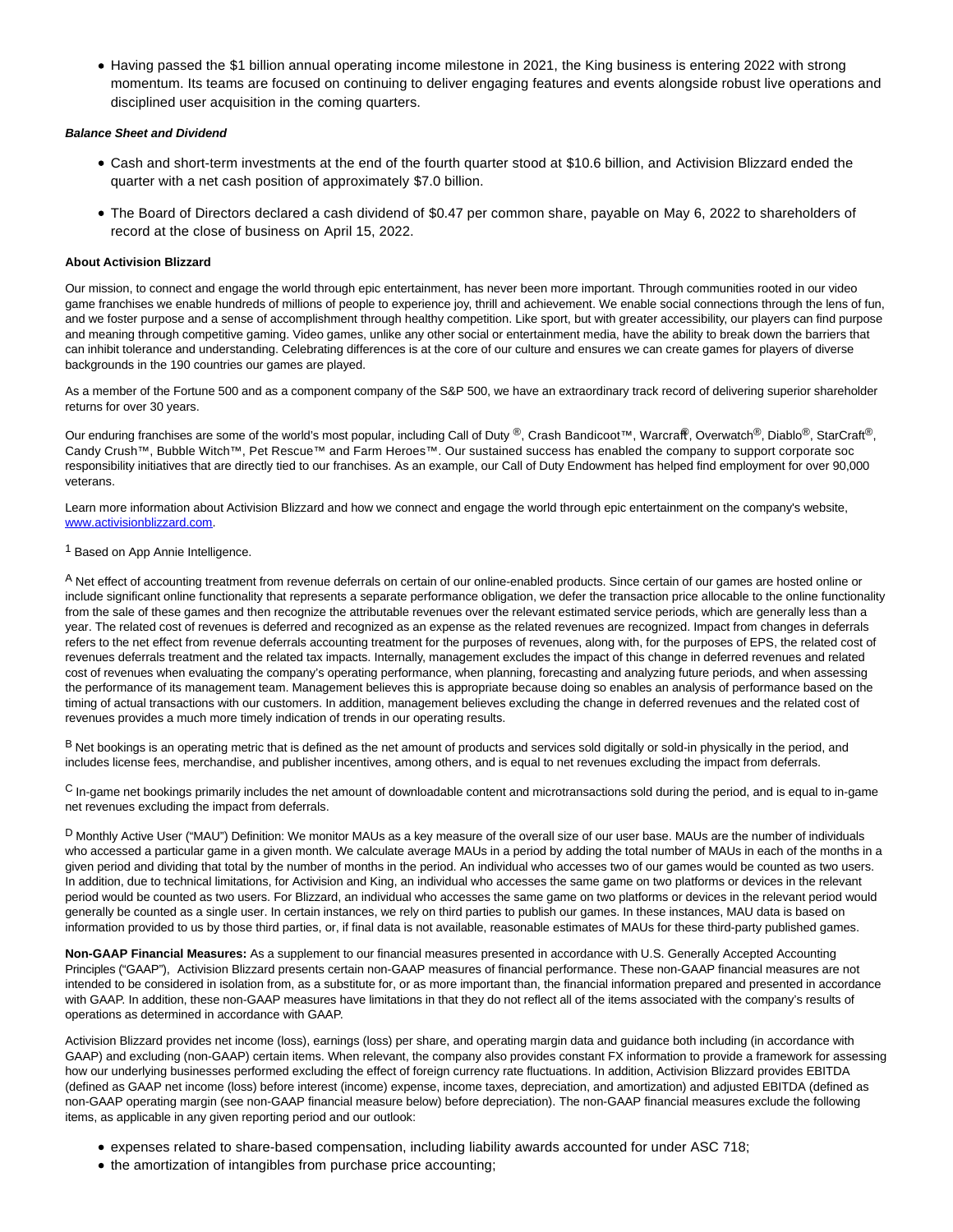- fees and other expenses related to acquisitions, including related debt financings, and refinancing of long-term debt, including penalties and the write off of unamortized discount and deferred financing costs;
- restructuring and related charges;
- other non-cash charges from reclassification of certain cumulative translation adjustments into earnings as required by GAAP;
- the income tax adjustments associated with any of the above items (tax impact on non-GAAP pre-tax income is calculated under the same accounting principles applied to the GAAP pre-tax income under ASC 740, which employs an annual effective tax rate method to the results); and
- significant discrete tax-related items, including amounts related to changes in tax laws, amounts related to the potential or final resolution of tax positions, and other unusual or unique tax-related items and activities.

In the future, Activision Blizzard may also consider whether other items should also be excluded in calculating the non-GAAP financial measures used by the company. Management believes that the presentation of these non-GAAP financial measures provides investors with additional useful information to measure Activision Blizzard's financial and operating performance. In particular, the measures facilitate comparison of operating performance between periods and help investors to better understand the operating results of Activision Blizzard by excluding certain items that may not be indicative of the company's core business, operating results, or future outlook. Additionally, we consider quantitative and qualitative factors in assessing whether to adjust for the impact of items that may be significant or that could affect an understanding of our ongoing financial and business performance or trends. Internally, management uses these non-GAAP financial measures, along with others, in assessing the company's operating results, and measuring compliance with the requirements of the company's debt financing agreements, as well as in planning and forecasting.

Activision Blizzard's non-GAAP financial measures are not based on a comprehensive set of accounting rules or principles, and the terms non-GAAP net income, non-GAAP earnings per share, non-GAAP operating margin, and non-GAAP or adjusted EBITDA do not have a standardized meaning. Therefore, other companies may use the same or similarly named measures, but exclude different items, which may not provide investors a comparable view of Activision Blizzard's performance in relation to other companies.

Management compensates for the limitations resulting from the exclusion of these items by considering the impact of the items separately and by considering Activision Blizzard's GAAP, as well as non-GAAP, results and outlook, and by presenting the most comparable GAAP measures directly ahead of non-GAAP measures, and by providing a reconciliation that indicates and describes the adjustments made.

**Cautionary Note Regarding Forward-looking Statements:** The statements contained herein that are not historical facts are forward-looking statements including, but not limited to statements about: (1) projections of revenues, expenses, income or loss, earnings or loss per share, cash flow, or other financial items; (2) statements of our plans and objectives, including those related to releases of products or services, restructuring activities, and employee retention and recruitment; (3) statements of future financial or operating performance, including the impact of tax items thereon; (4) statements regarding the proposed transaction between Activision Blizzard and Microsoft (the "proposed transaction"), including any statements regarding the expected timetable for completing the proposed transaction, the ability to complete the proposed transaction and the expected benefits of the proposed transaction; and (5) statements of assumptions underlying such statements. Activision Blizzard, Inc. generally uses words such as "outlook," "forecast," "will," "could," "should," "would," "to be," "plan," "aims," "believes," "may," "might," "expects," "intends," "seeks," "anticipates," "estimate," "future," "positioned," "potential," "project," "remain," "scheduled," "set to," "subject to," "upcoming," and the negative version of these words and other similar words and expressions to help identify forward-looking statements. Forward-looking statements are subject to business and economic risks, reflect management's current expectations, estimates, and projections about our business, and are inherently uncertain and difficult to predict.

We caution that a number of important factors, many of which are beyond our control, could cause our actual future results and other future circumstances to differ materially from those expressed in any forward-looking statements. Such factors include, but are not limited to: the risk that the proposed transaction may not be completed in a timely manner or at all, which may adversely affect our business and the price of our common stock; the failure to satisfy the conditions to the consummation of the transaction, including the adoption of the merger agreement by our stockholders and the receipt of certain governmental and regulatory approvals; the occurrence of any event, change or other circumstance that could give rise to the termination of the merger agreement; the effect of the announcement or pendency of the transaction on our business relationships, operating results, and business generally; risks that the proposed transaction disrupts our current plans and operations and potential difficulties in employee retention as a result of the transaction; risks related to diverting management's attention from ongoing business operations; the outcome of any legal proceedings that may be instituted against us related to the merger agreement or the transaction; restrictions during the pendency of the proposed transaction that may impact our ability to pursue certain business opportunities or strategic transactions; the potential for receipt of alternative acquisition proposals from potential acquirors; the ongoing global impact of a novel strain of coronavirus which emerged in December 2019 ("COVID-19") (including, without limitation, the potential for significant short- and long-term global unemployment and economic weakness and a resulting impact on global discretionary spending; potential strain on the retailers, distributors, and manufacturers who sell our physical products to customers and the platform providers on whose networks and consoles certain of our games are available; effects on our ability to release our content in a timely manner; effects on the operations of our professional esports leagues; the impact of large-scale intervention by the Federal Reserve and other central banks around the world, including the impact on interest rates; increased demand for our games due to stay-at-home orders and curtailment of other forms of entertainment, which may not be sustained and is likely to fluctuate as stay-at-home orders are reduced, lifted and/or reinstated; macroeconomic impacts arising from the long duration of the COVID-19 pandemic, including labor shortages and supply chain disruptions; and volatility in foreign exchange rates); our ability to consistently deliver popular, high-quality titles in a timely manner, which has been made more difficult as a result of the COVID-19 pandemic; competition; concentration of revenue among a small number of franchises; our ability to satisfy the expectations of consumers with respect to our brands, games, services, and/or business practices; our ability to attract, retain, and motivate skilled personnel; rapid changes in technology and industry standards; increasing importance of revenues derived from digital distribution channels; risks associated with the retail sales business model; the continued growth in the scope and complexity of our business; substantial influence of third-party platform providers over our products and costs; success and availability of video game consoles manufactured by third parties, including our ability to predict the consoles that will be most successful in the marketplace and develop commercially-successful products for those consoles; risks associated with the free-to-play business model, including our dependence on a relatively small number of consumers for a significant portion of revenues and profits from any given game; our ability to realize the expected benefits of, and effectively implement and manage, our restructuring actions; difficulties in integrating acquired businesses or otherwise realizing the anticipated benefits of strategic transactions; the seasonality in the sale of our products; risks relating to behavior of our distributors, retailers, development, and licensing partners, or other affiliated third parties that may harm our brands or business operations; risks associated with our use of open source software; risks and uncertainties of conducting business outside the United States (the "U.S."), including the recently enacted Chinese regulation that further limits the number of hours per week children under the age of 18 can play video games; risks associated with undisclosed content or features that may result in consumers' refusal to buy or retailers' refusal to sell our products; risks associated with objectionable consumer- or other third-party-created content; reliance on servers and networks to distribute and operate our games and our proprietary online gaming service; data breaches and other cybersecurity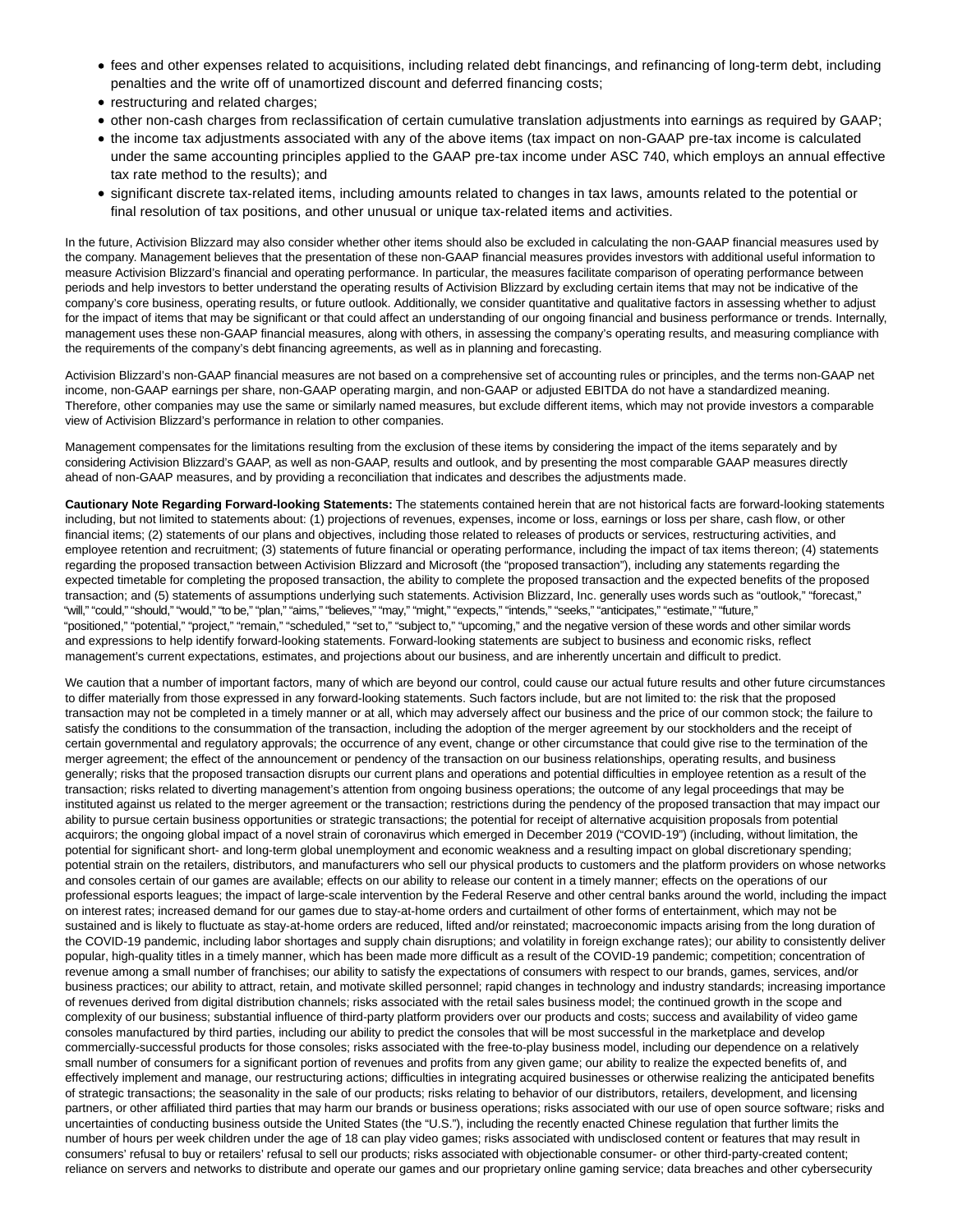risks; significant disruption during our live events; risks related to the impacts of catastrophic events, including the susceptibility of some of our primary operating locations to earthquakes; provisions in our corporate documents that may make it more difficult for any person to acquire control of our company; risks and costs associated with legal proceedings, including the impact of the complaint filed by the California Department of Fair Employment and Housing alleging violations of the California Fair Employment and Housing Act and the California Equal Pay Act and separate investigations and complaints by other parties and regulators related to certain employment practices and related disclosures; court approval of our settlement agreement with the Equal Employment Opportunity Commission ("EEOC") and successful implementation of the requirements of the agreement with the EEOC; intellectual property claims; increasing regulation in key territories; regulation relating to the Internet, including potential harm from laws impacting "net neutrality"; regulation concerning data privacy, including China's recently passed Personal Information Protection Law; scrutiny regarding the appropriateness of our games' content, including ratings assigned by third parties; changes in tax rates or exposure to additional tax liabilities, as well as the outcome of current or future tax disputes; fluctuations in currency exchange rates; impacts of changes in financial accounting standards; insolvency or business failure of any of our business partners, which has been magnified as a result of the COVID-19 pandemic; risks associated with our reliance on discretionary spending; and the other factors identified in "Risk Factors" included in Part I, Item 1A of our Annual Report on Form 10-K for the year ended December 31, 2020 and Part II, Item 1A of our Quarterly Report on Form 10-Q for the quarter ended September 30, 2021.

The forward-looking statements contained herein are based on information available to Activision Blizzard, Inc. as of the date of this filing, and we assume no obligation to update any such forward-looking statements. Actual events or results may differ from those expressed in forward-looking statements. As such, you should not rely on forward-looking statements as predictions of future events. We have based the forward-looking statements contained herein primarily on our current expectations and projections about future events and trends that we believe may affect our business, financial condition, operating results, prospects, strategy, and financial needs. These statements are not guarantees of our future performance and are subject to risks, uncertainties, and other factors, some of which are beyond our control and may cause actual results to differ materially from current expectations.

# **Additional Information and Where to Find It**

In connection with the transaction, Activision Blizzard will file relevant materials with the SEC, including a proxy statement on Schedule 14A. Promptly after filing its definitive proxy statement with the SEC, Activision Blizzard will mail the definitive proxy statement and a proxy card to each stockholder entitled to vote at the special meeting relating to the transaction. INVESTORS AND SECURITY HOLDERS OF ACTIVISION BLIZZARD ARE URGED TO READ THESE MATERIALS (INCLUDING ANY AMENDMENTS OR SUPPLEMENTS THERETO) AND ANY OTHER RELEVANT DOCUMENTS IN CONNECTION WITH THE TRANSACTION THAT ACTIVISION BLIZZARD WILL FILE WITH THE SEC WHEN THEY BECOME AVAILABLE BECAUSE THEY WILL CONTAIN IMPORTANT INFORMATION ABOUT ACTIVISION BLIZZARD AND THE TRANSACTION. The definitive proxy statement, the preliminary proxy statement and other relevant materials in connection with the transaction (when they become available), and any other documents filed by Activision Blizzard with the SEC, may be obtained free of charge at the SEC's website ([http://www.sec.gov\)](https://cts.businesswire.com/ct/CT?id=smartlink&url=http%3A%2F%2Fwww.sec.gov&esheet=52573559&newsitemid=20220202006035&lan=en-US&anchor=http%3A%2F%2Fwww.sec.gov&index=2&md5=da0a1b6a53fb34a4f8e81b69070b51c8) or at Activision Blizzard's website [\(https://investor.Activision.com\)](https://cts.businesswire.com/ct/CT?id=smartlink&url=https%3A%2F%2Finvestor.Activision.com&esheet=52573559&newsitemid=20220202006035&lan=en-US&anchor=https%3A%2F%2Finvestor.Activision.com&index=3&md5=e940917b56b717b7c651c28b9fc02dac) or by writing to Activision Blizzard, Investor Relations, 3100 Ocean Park Boulevard, Santa Monica, California, 90405.

Activision Blizzard and certain of its directors and executive officers and other members of management and employees may be deemed to be participants in the solicitation of proxies from Activision Blizzard's stockholders with respect to the transaction. Information about Activision Blizzard's directors and executive officers and their ownership of Activision Blizzard's common stock is set forth in Activision Blizzard's proxy statement on Schedule 14A filed with the SEC on April 30, 2021 as amended on May 3, 2021. To the extent that holdings of Activision Blizzard's securities have changed since the amounts printed in Activision Blizzard's proxy statement, such changes have been or will be reflected on Statements of Change in Ownership on Form 4 filed with the SEC. Information regarding the identity of the participants, and their direct or indirect interests in the transaction, by security holdings or otherwise, will be set forth in the proxy statement and other materials to be filed with SEC in connection with the transaction.

# **ACTIVISION BLIZZARD, INC. AND SUBSIDIARIES CONDENSED CONSOLIDATED STATEMENTS OF OPERATIONS (Unaudited)**

**(Amounts in millions, except per share data)**

|                                                                         | Three Months Ended December 31, |           |             | Year Ended December 31, |       |  |
|-------------------------------------------------------------------------|---------------------------------|-----------|-------------|-------------------------|-------|--|
|                                                                         | 2021                            | 2020      | 2021        |                         | 2020  |  |
| <b>Net revenues</b>                                                     |                                 |           |             |                         |       |  |
| Product sales                                                           | \$<br>645                       | \$<br>866 | \$<br>2,311 | \$                      | 2,350 |  |
| In-game, subscription, and other revenues <sup>1</sup>                  | 1,518                           | 1,547     | 6,492       |                         | 5,736 |  |
| Total net revenues                                                      | 2,163                           | 2,413     | 8,803       |                         | 8,086 |  |
| <b>Costs and expenses</b>                                               |                                 |           |             |                         |       |  |
| Cost of revenues-product sales:                                         |                                 |           |             |                         |       |  |
| Product costs                                                           | 274                             | 349       | 649         |                         | 705   |  |
| Software royalties, amortization, and intellectual<br>property licenses | 73                              | 117       | 346         |                         | 269   |  |
| Cost of revenues—in-game, subscription, and other:                      |                                 |           |             |                         |       |  |
| Game operations and distribution costs                                  | 290                             | 313       | 1,215       |                         | 1,131 |  |
| Software royalties, amortization, and intellectual<br>property licenses | 20                              | 39        | 107         |                         | 155   |  |
| Product development                                                     | 321                             | 350       | 1,337       |                         | 1,150 |  |
| Sales and marketing                                                     | 299                             | 341       | 1,025       |                         | 1,064 |  |
| General and administrative                                              | 174                             | 255       | 788         |                         | 784   |  |
| Restructuring and related costs                                         | 30                              | 55        | 77          |                         | 94    |  |
| Total costs and expenses                                                | 1,481                           | 1,819     | 5,544       |                         | 5,352 |  |
| Operating income                                                        | 682                             | 594       | 3,259       |                         | 2,734 |  |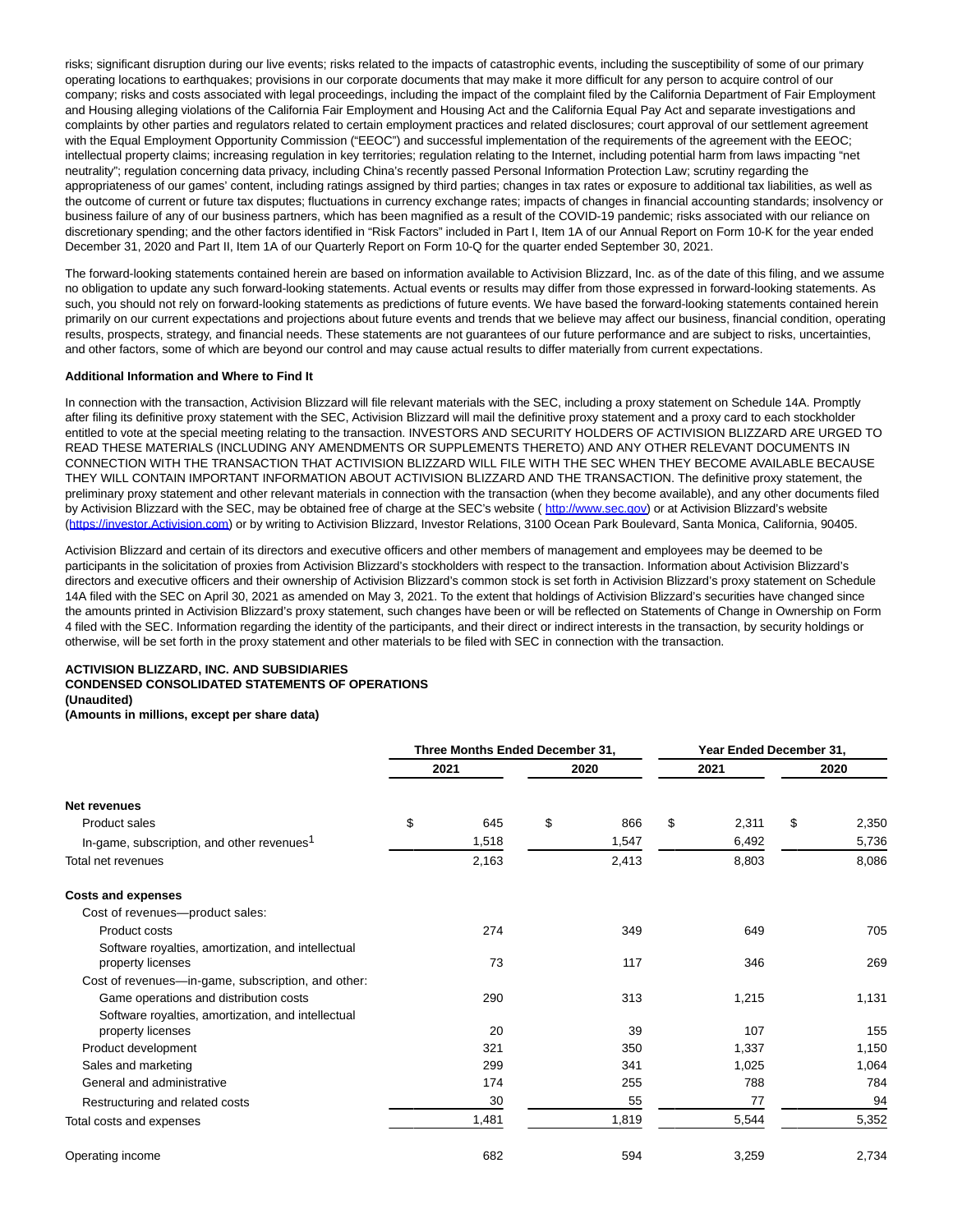| Interest and other expense (income), net<br>Loss on extinguishment of debt    | 45                | 31                | 95                |     | 87<br>31    |
|-------------------------------------------------------------------------------|-------------------|-------------------|-------------------|-----|-------------|
| Income before income tax expense                                              | 637               | 563               | 3,164             |     | 2,616       |
| Income tax expense                                                            | 73                | 55                | 465               |     | 419         |
| Net income                                                                    | 564               | \$<br>508         | 2,699             | \$. | 2,197       |
| Basic earnings per common share<br>Weighted average common shares outstanding | \$<br>0.72<br>779 | \$<br>0.66<br>773 | \$<br>3.47<br>777 | \$  | 2.85<br>771 |
| Diluted earnings per common share                                             | \$<br>0.72        | \$<br>0.65        | \$<br>3.44        | \$  | 2.82        |
| Weighted average common shares outstanding assuming<br>dilution               | 782               | 780               | 784               |     | 778         |

1 In-game, subscription, and other revenues represent revenues from microtransactions and downloadable content, World of Warcraft subscriptions, licensing royalties from our products and franchises, and other miscellaneous revenues.

# **ACTIVISION BLIZZARD, INC. AND SUBSIDIARIES CONDENSED CONSOLIDATED BALANCE SHEETS (Unaudited) (Amounts in millions)**

|                                             | December 31, 2021 | December 31, 2020    |          |  |  |
|---------------------------------------------|-------------------|----------------------|----------|--|--|
| Assets                                      |                   |                      |          |  |  |
| <b>Current assets</b>                       |                   |                      |          |  |  |
| Cash and cash equivalents                   | \$<br>10,423      | \$                   | 8,647    |  |  |
| Accounts receivable, net                    | 972               |                      | 1,052    |  |  |
| Software development                        | 449               |                      | 352      |  |  |
| Other current assets                        | 712               |                      | 514      |  |  |
| Total current assets                        | 12,556            |                      | 10,565   |  |  |
| Software development                        | 211               |                      | 160      |  |  |
| Property and equipment, net                 | 169               |                      | 209      |  |  |
| Deferred income taxes, net                  | 1,377             |                      | 1,318    |  |  |
| Other assets                                | 497               |                      | 641      |  |  |
| Intangible assets, net                      | 447               |                      | 451      |  |  |
| Goodwill                                    | 9,799             |                      | 9,765    |  |  |
| <b>Total assets</b>                         | \$<br>25,056      | $\pmb{\mathfrak{P}}$ | 23,109   |  |  |
| <b>Liabilities and Shareholders' Equity</b> |                   |                      |          |  |  |
| <b>Current liabilities</b>                  |                   |                      |          |  |  |
| Accounts payable                            | \$<br>285         | \$                   | 295      |  |  |
| Deferred revenues                           | 1,118             |                      | 1,689    |  |  |
| Accrued expenses and other liabilities      | 1,008             |                      | 1,116    |  |  |
| <b>Total current liabilities</b>            | 2,411             |                      | 3,100    |  |  |
| Long-term debt, net                         | 3,608             |                      | 3,605    |  |  |
| Deferred income taxes, net                  | 506               |                      | 418      |  |  |
| Other liabilities                           | 932               |                      | 949      |  |  |
| <b>Total liabilities</b>                    | 7,457             |                      | 8,072    |  |  |
| Shareholders' equity                        |                   |                      |          |  |  |
| Common stock                                |                   |                      |          |  |  |
| Additional paid-in capital                  | 11,715            |                      | 11,531   |  |  |
| Treasury stock                              | (5, 563)          |                      | (5, 563) |  |  |
| Retained earnings                           | 12,025            |                      | 9,691    |  |  |
| Accumulated other comprehensive loss        | (578)             |                      | (622)    |  |  |
| Total shareholders' equity                  | 17,599            |                      | 15,037   |  |  |
| Total liabilities and shareholders' equity  | \$<br>25,056      | \$                   | 23,109   |  |  |

# **ACTIVISION BLIZZARD, INC. AND SUBSIDIARIES CONDENSED CONSOLIDATED STATEMENTS OF CASH FLOWS**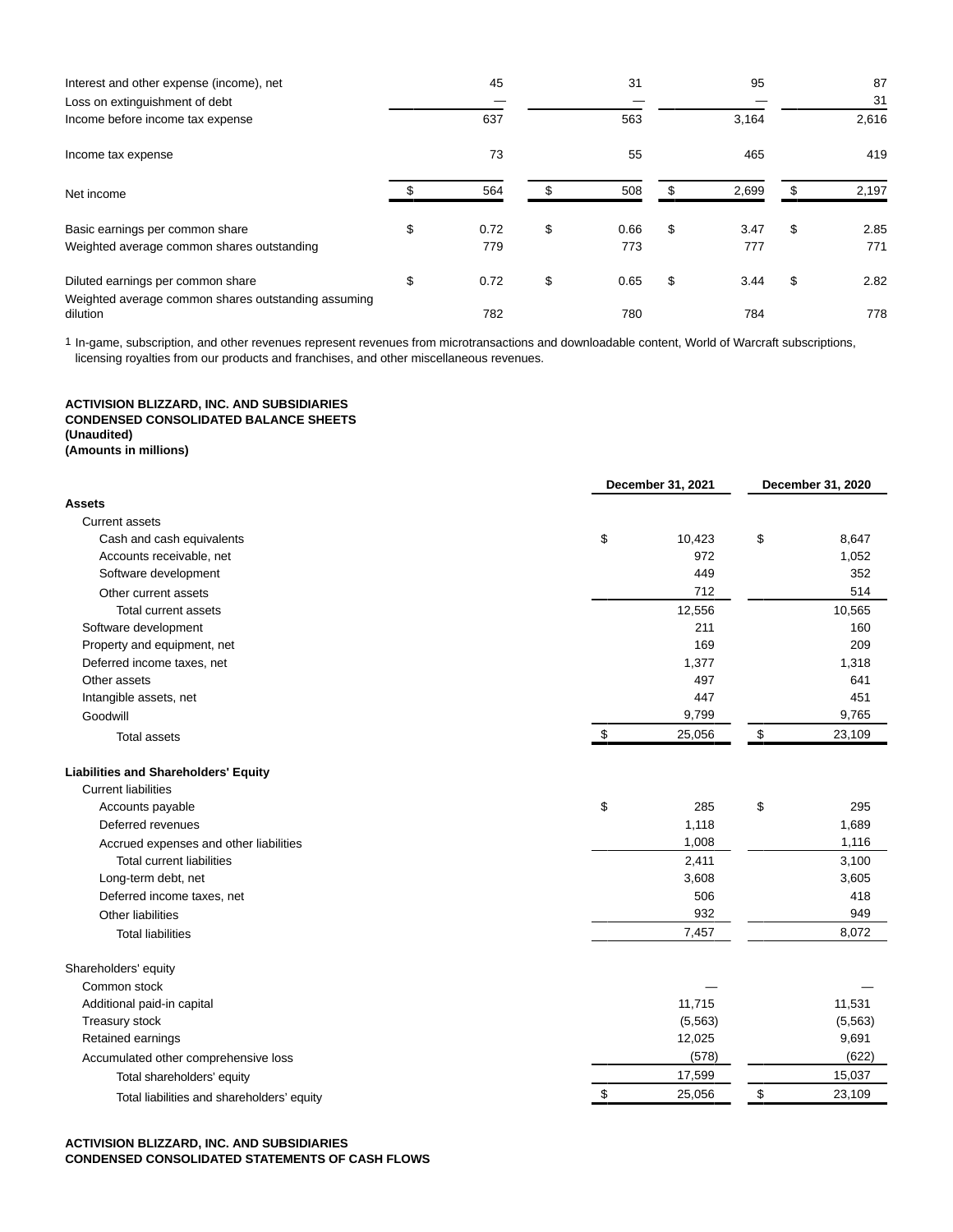|                                                                                                        | Year Ended December 31, |             |
|--------------------------------------------------------------------------------------------------------|-------------------------|-------------|
|                                                                                                        | 2021                    | 2020        |
| Cash flows from operating activities:                                                                  |                         |             |
| Net income                                                                                             | \$<br>2,699             | \$<br>2,197 |
| Adjustments to reconcile net income to net cash provided by operating activities:                      |                         |             |
| Deferred income taxes                                                                                  | 7                       | (94)        |
| Non-cash operating lease cost                                                                          | 65                      | 65          |
| Depreciation and amortization                                                                          | 116                     | 197         |
| Amortization of capitalized software development costs and intellectual property licenses <sup>1</sup> | 324                     | 249         |
| Share-based compensation expense <sup>2</sup>                                                          | 508                     | 218         |
| Realized and unrealized gain on equity investment                                                      | (28)                    | (3)         |
| Other                                                                                                  | 2                       | 31          |
| Changes in operating assets and liabilities:                                                           |                         |             |
| Accounts receivable, net                                                                               | 71                      | (194)       |
| Software development and intellectual property licenses                                                | (426)                   | (378)       |
| Other assets                                                                                           | (114)                   | (88)        |
| Deferred revenues                                                                                      | (537)                   | 216         |
| Accounts payable                                                                                       | (7)                     | (10)        |
| Accrued expenses and other liabilities                                                                 | (266)                   | (154)       |
| Net cash provided by operating activities                                                              | 2,414                   | 2,252       |
|                                                                                                        |                         |             |
| Cash flows from investing activities:                                                                  |                         |             |
| Proceeds from maturities of available-for-sale investments                                             | 214                     | 121         |
| Proceeds from sale of available-for-sale investments                                                   | 66                      |             |
| Purchases of available-for-sale investments                                                            | (248)                   | (221)       |
| Capital expenditures                                                                                   | (80)                    | (78)        |
| Other investing activities                                                                             | (11)                    |             |
| Net cash used in investing activities                                                                  | (59)                    | (178)       |
| Cash flows from financing activities:                                                                  |                         |             |
| Proceeds from issuance of common stock to employees                                                    | 90                      | 170         |
| Tax payment related to net share settlements on restricted stock units                                 | (246)                   | (39)        |
| Dividends paid                                                                                         | (365)                   | (316)       |
| Proceeds from issuance of debt, net of discounts                                                       |                         | 1,994       |
| Repayment of long-term debt                                                                            |                         | (1,050)     |
| Payment of financing costs                                                                             |                         | (20)        |
| Premium payment for early redemption of notes                                                          |                         | (28)        |
| Net cash provided by (used in) financing activities                                                    | (521)                   | 711         |
|                                                                                                        |                         |             |
| Effect of foreign exchange rate changes on cash and cash equivalents                                   | (48)                    | 69          |
| Net increase in cash and cash equivalents and restricted cash                                          | 1,786                   | 2,854       |
| Cash and cash equivalents and restricted cash at beginning of period                                   | 8,652                   | 5,798       |
|                                                                                                        |                         |             |
| Cash and cash equivalents and restricted cash at end of period                                         | \$<br>10,438            | \$<br>8,652 |

1 Excludes deferral and amortization of share-based compensation expense.

2 Includes the net effects of capitalization, deferral, and amortization of share-based compensation expense.

# **ACTIVISION BLIZZARD, INC. AND SUBSIDIARIES SUPPLEMENTAL CASH FLOW INFORMATION (Amounts in millions)**

|              |                 |                         |                 | <b>Three Months Ended</b> |                 |                  |                   |                          |
|--------------|-----------------|-------------------------|-----------------|---------------------------|-----------------|------------------|-------------------|--------------------------|
| March<br>31. | <b>June 30.</b> | <b>September</b><br>30. | December<br>31. | March<br>31.              | <b>June 30.</b> | September<br>30. | December<br>- 31. | <b>Year over</b><br>Year |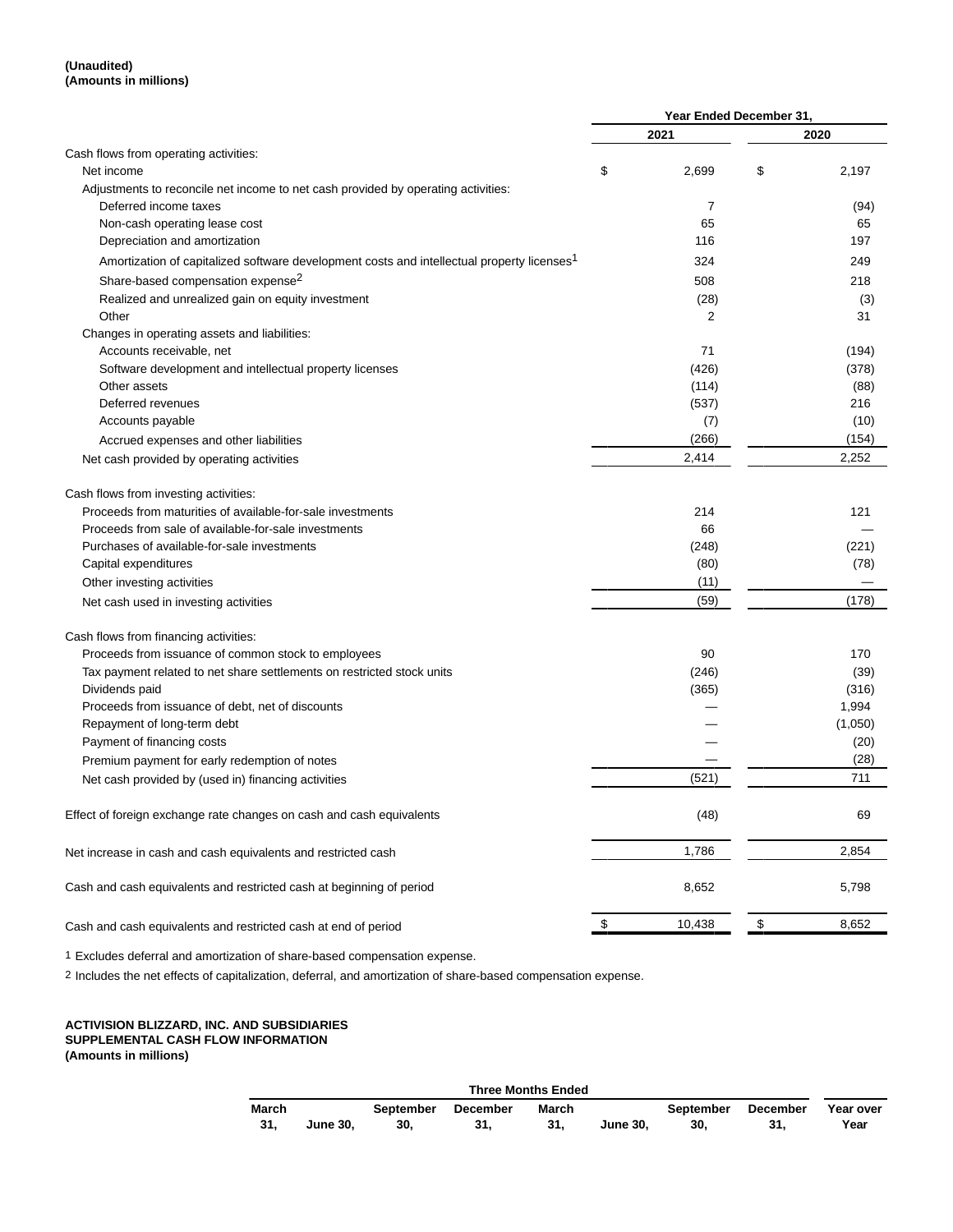|                                                            | 2020 |         |    | 2020    | 2020 |       | 2020 |       |     | 2021    | 2021      | 2021        |    | 2021  | <b>Increase</b><br>(Decrease) |
|------------------------------------------------------------|------|---------|----|---------|------|-------|------|-------|-----|---------|-----------|-------------|----|-------|-------------------------------|
| <b>Cash Flow Data</b>                                      |      |         |    |         |      |       |      |       |     |         |           |             |    |       |                               |
| <b>Operating Cash Flow</b>                                 | \$   | 148     | S  | 768     | S    | 196   | \$   | .140  | S   | 844     | \$<br>388 | \$<br>521   | S  | 661   | (42)%                         |
| <b>Capital Expenditures</b>                                |      | 19      |    | 13      |      | 24    |      | 22    |     | 22      | 14        | 23          |    | 21    | (5)                           |
| Non-GAAP Free Cash Flow <sup>1</sup>                       | \$   | 129     | \$ | 755     | \$   | 172   | \$   | .118  | \$. | 822     | \$<br>374 | \$<br>498   | \$ | 640   | (43)                          |
| Operating Cash Flow - TTM <sup>2</sup>                     |      | \$1,529 |    | \$2,143 | \$   | 2.030 | \$   | 2,252 |     | \$2,948 | \$2,568   | \$<br>2.893 | \$ | 2.414 | 7                             |
| Capital Expenditures - TTM <sup>2</sup>                    |      | 117     |    | 103     |      | 93    |      | 78    |     | 81      | 82        | 81          |    | 80    | 3                             |
| Non-GAAP Free Cash Flow <sup>1</sup> -<br>TTM <sup>2</sup> |      | \$1,412 |    | \$2.040 | \$   | .937  | \$   | 2,174 | \$  | 2,867   | \$2,486   | \$<br>2,812 | \$ | 2.334 | 7%                            |

**%**

1 Non-GAAP free cash flow represents operating cash flow minus capital expenditures.

2 TTM represents trailing twelve months. Operating Cash Flow for three months ended June 30, 2019, three months ended September 30, 2019, and three months ended December 31, 2019, were \$154 million, \$309 million, and \$918 million, respectively. Capital Expenditures for the three months ended June 30, 2019, three months ended September 30, 2019, and three months ended December 31, 2019, were \$27 million, \$34 million, and \$37 million, respectively.

# **ACTIVISION BLIZZARD, INC. AND SUBSIDIARIES RECONCILIATION OF GAAP NET INCOME TO NON-GAAP MEASURES (Amounts in millions, except per share data)**

costs3 30 30 0.04 0.04

**Restructuring** and related

| <b>Three Months</b><br><b>Ended</b><br>December 31,<br>2021                           | <b>Net</b><br><b>Revenues</b> | Cost of<br>Revenues-<br>Product<br>Sales:<br>Product<br>Costs | Cost of<br><b>Product</b><br>Sales:<br><b>Software</b><br><b>Royalties</b><br>and<br><b>Amortization</b> | Cost of<br>Revenues-<br>Revenues - In-game/Subs<br>/Other:<br>Game<br><b>Operations</b><br>and<br>Distribution Royalties and<br>Costs | Cost of<br>Revenues-<br>In-game/Subs<br>/Other:<br><b>Software</b><br>Amortization Development Marketing Administrative | <b>Product</b> Sales and General and |           |           | Restructuring<br>and related<br>costs | Total<br><b>Costs</b><br>and<br><b>Expenses</b> |
|---------------------------------------------------------------------------------------|-------------------------------|---------------------------------------------------------------|----------------------------------------------------------------------------------------------------------|---------------------------------------------------------------------------------------------------------------------------------------|-------------------------------------------------------------------------------------------------------------------------|--------------------------------------|-----------|-----------|---------------------------------------|-------------------------------------------------|
| GAAP                                                                                  |                               |                                                               |                                                                                                          |                                                                                                                                       |                                                                                                                         |                                      |           |           |                                       |                                                 |
| Measurement                                                                           | \$<br>$2,163$ \$              | 274                                                           | \$<br>73                                                                                                 | \$<br>290                                                                                                                             | \$<br>20                                                                                                                | \$<br>321                            | \$<br>299 | \$<br>174 | \$<br>30                              | \$<br>1,481                                     |
| Share-based<br>compensation <sup>1</sup><br>Amortization of                           |                               |                                                               | (3)                                                                                                      | (5)                                                                                                                                   |                                                                                                                         | (145)                                | (29)      | (67)      |                                       | (249)                                           |
| intangible<br>ases <sup>2</sup><br>Restructuring                                      |                               |                                                               |                                                                                                          |                                                                                                                                       |                                                                                                                         |                                      |           | (2)       |                                       | (2)                                             |
| and related<br>costs <sup>3</sup>                                                     |                               |                                                               |                                                                                                          |                                                                                                                                       |                                                                                                                         |                                      |           |           | (30)                                  | (30)                                            |
| Non-GAAP<br>Measurement                                                               | $2,163$ \$                    | 274 \$                                                        | 70                                                                                                       | \$<br>285                                                                                                                             | \$<br>20                                                                                                                | \$<br>176                            | \$<br>270 | \$<br>105 | \$                                    | \$<br>1,200                                     |
| Net effect of<br>deferred<br>revenues and<br>related cost of<br>revenues <sup>4</sup> | \$<br>324 \$                  | 29                                                            | \$<br>68                                                                                                 | \$<br>6                                                                                                                               | \$<br>6                                                                                                                 | \$                                   |           | \$        | \$                                    | \$<br>109                                       |
|                                                                                       | Operating                     | Income Net Income                                             | <b>Basic</b><br><b>Earnings</b><br>per Share                                                             | <b>Diluted</b><br><b>Earnings</b><br>per Share                                                                                        |                                                                                                                         |                                      |           |           |                                       |                                                 |
| GAAP                                                                                  |                               |                                                               |                                                                                                          |                                                                                                                                       |                                                                                                                         |                                      |           |           |                                       |                                                 |
| Measurement<br>Share-based                                                            | \$<br>682 \$                  | 564                                                           | \$<br>0.72                                                                                               | \$<br>0.72                                                                                                                            |                                                                                                                         |                                      |           |           |                                       |                                                 |
| compensation <sup>1</sup><br>Amortization of<br>intangible                            | 249                           | 249                                                           | 0.32                                                                                                     | 0.32                                                                                                                                  |                                                                                                                         |                                      |           |           |                                       |                                                 |
| ases <sup>2</sup>                                                                     | 2                             | 2                                                             |                                                                                                          |                                                                                                                                       |                                                                                                                         |                                      |           |           |                                       |                                                 |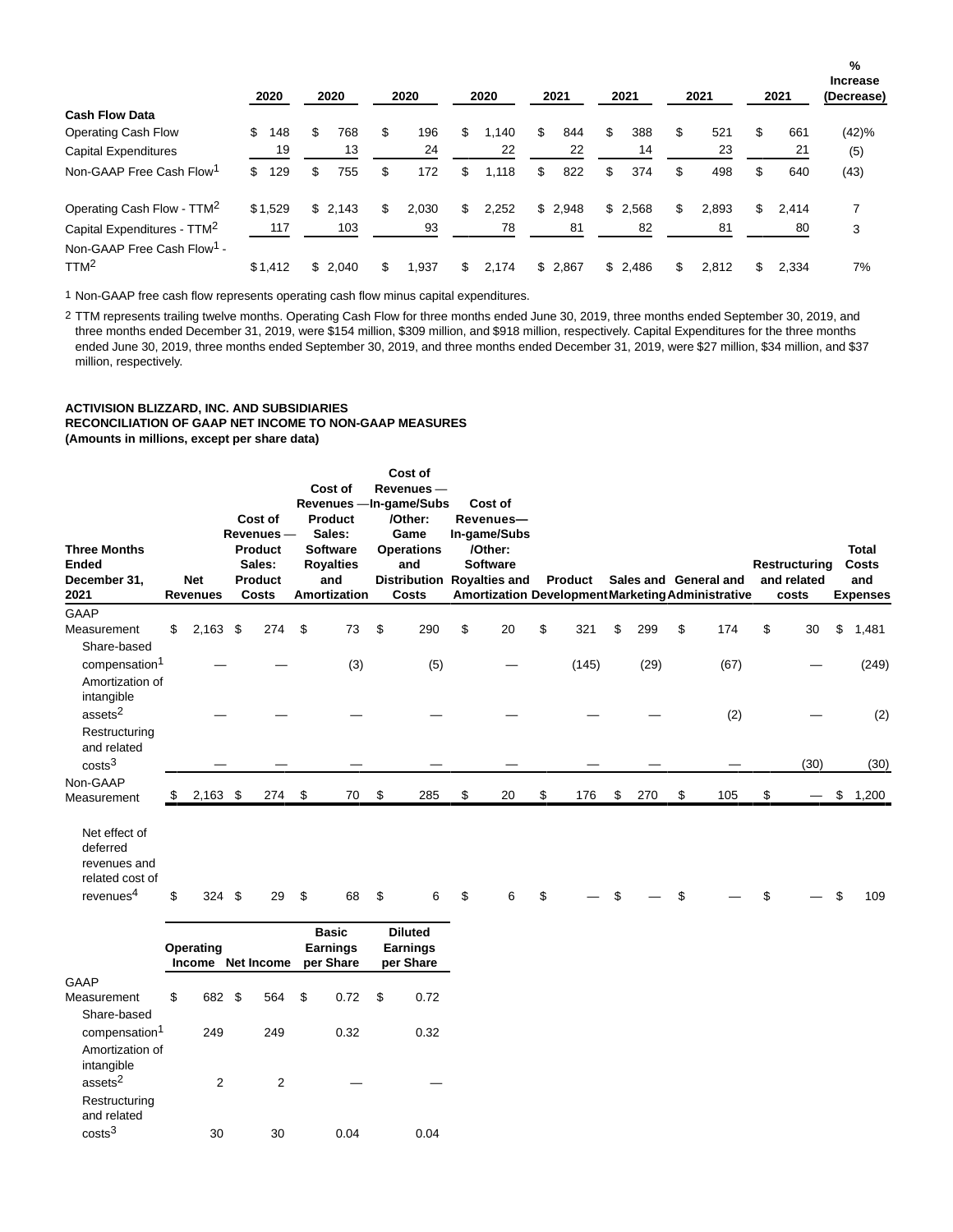| Income tax<br>impacts from<br>items above <sup>5</sup>                                |    |     |    | (57) |    | (0.07) |   | (0.07) |
|---------------------------------------------------------------------------------------|----|-----|----|------|----|--------|---|--------|
| Non-GAAP<br>Measurement                                                               | ደ  | 963 | \$ | 788  | \$ | 1.01   | S | 1.01   |
| Net effect of<br>deferred<br>revenues and<br>related cost of<br>revenues <sup>4</sup> | \$ | 215 | S  | 188  | S  | 0.24   | S | 0.24   |

1 Reflects expenses related to share-based compensation, including \$194 million for liability awards accounted for under ASC 718. The liability awards primarily relate to recent changes to the Company's compensation payments for 2021 and represent expenses associated with achievement against our fiscal year 2021 performance targets (which will now be settled in shares of our common stock, rather than cash) and additional payments associated with these compensation changes that will be settled via issuance of shares of our common stock. Refer to our Operating Segment tables for further details.

2 Reflects amortization of intangible assets from purchase price accounting.

3 Reflects restructuring initiatives, primarily severance and other restructuring-related costs.

- 4 Reflects the net effect from deferral of revenues and (recognition) of deferred revenues, along with related cost of revenues, on certain of our onlineenabled products, including the effects of taxes.
- 5 Reflects the income tax impact associated with the above items. Tax impact on non-GAAP pre-tax income is calculated under the same accounting principles applied to the GAAP pre-tax income under ASC 740, which employs an annual effective tax rate method to the results.

The GAAP and non-GAAP earnings per share information is presented as calculated. The sum of these measures, as presented, may differ due to the impact of rounding.

**ACTIVISION BLIZZARD, INC. AND SUBSIDIARIES RECONCILIATION OF GAAP NET INCOME TO NON-GAAP MEASURES (Amounts in millions, except per share data)**

| <b>Year Ended</b><br>December 31,                                                     | <b>Net</b>      | Cost of<br>Revenues-<br>Product<br>Sales:<br>Product |          | Cost of<br>Product<br>Sales:<br><b>Software</b><br><b>Royalties</b><br>and | Cost of<br>Revenues-<br>Revenues-In-game/Subs<br>/Other:<br>Game<br><b>Operations</b><br>and<br>Distribution Royalties and | Cost of<br>Revenues-<br>In-game/Subs<br>/Other:<br><b>Software</b> | Product     |      |       | Sales and General and                             | Restructuring<br>and related | <b>Total</b><br>Costs<br>and |
|---------------------------------------------------------------------------------------|-----------------|------------------------------------------------------|----------|----------------------------------------------------------------------------|----------------------------------------------------------------------------------------------------------------------------|--------------------------------------------------------------------|-------------|------|-------|---------------------------------------------------|------------------------------|------------------------------|
| 2021                                                                                  | <b>Revenues</b> | <b>Costs</b>                                         |          | Amortization                                                               | <b>Costs</b>                                                                                                               |                                                                    |             |      |       | Amortization Development Marketing Administrative | costs                        | <b>Expenses</b>              |
| GAAP                                                                                  |                 |                                                      |          |                                                                            |                                                                                                                            |                                                                    |             |      |       |                                                   |                              |                              |
| Measurement                                                                           | \$8,803         | \$<br>649                                            | \$       | 346                                                                        | \$<br>1,215                                                                                                                | \$<br>107                                                          | \$<br>1,337 | \$   | 1,025 | \$<br>788                                         | \$<br>77                     | \$<br>5,544                  |
| Share-based<br>compensation <sup>1</sup><br>Amortization of                           |                 |                                                      |          | (17)                                                                       | (7)                                                                                                                        |                                                                    | (211)       |      | (44)  | (229)                                             |                              | (508)                        |
| intangible<br>assets <sup>2</sup><br>Restructuring<br>and related                     |                 |                                                      |          |                                                                            |                                                                                                                            | (3)                                                                |             |      |       | (7)                                               |                              | (10)                         |
| costs <sup>3</sup>                                                                    |                 |                                                      |          |                                                                            |                                                                                                                            |                                                                    |             |      |       |                                                   | (77)                         | (77)                         |
| Non-GAAP<br>Measurement                                                               | \$<br>8,803     | \$<br>649                                            | - \$     | 329                                                                        | \$<br>1,208                                                                                                                | \$<br>104                                                          | \$<br>1,126 | - \$ | 981   | \$<br>552                                         | \$                           | \$<br>4,949                  |
| Net effect of<br>deferred<br>revenues and<br>related cost of<br>revenues <sup>4</sup> | \$<br>(449)     | \$                                                   | $(5)$ \$ | $(109)$ \$                                                                 | 5                                                                                                                          | \$<br>$\overline{7}$                                               | \$          | \$   |       | \$                                                | \$                           | \$<br>(102)                  |
|                                                                                       | Operating       | Income Net Income                                    |          | <b>Basic</b><br><b>Earnings</b><br>per Share                               | <b>Diluted</b><br><b>Earnings</b><br>per Share                                                                             |                                                                    |             |      |       |                                                   |                              |                              |
| GAAP                                                                                  |                 |                                                      |          |                                                                            |                                                                                                                            |                                                                    |             |      |       |                                                   |                              |                              |
| Measurement                                                                           | \$3,259         | \$<br>2,699                                          | \$       | 3.47                                                                       | \$<br>3.44                                                                                                                 |                                                                    |             |      |       |                                                   |                              |                              |
| Share-based                                                                           |                 |                                                      |          |                                                                            |                                                                                                                            |                                                                    |             |      |       |                                                   |                              |                              |
| compensation <sup>1</sup>                                                             | 508             | 508                                                  |          | 0.65                                                                       | 0.65                                                                                                                       |                                                                    |             |      |       |                                                   |                              |                              |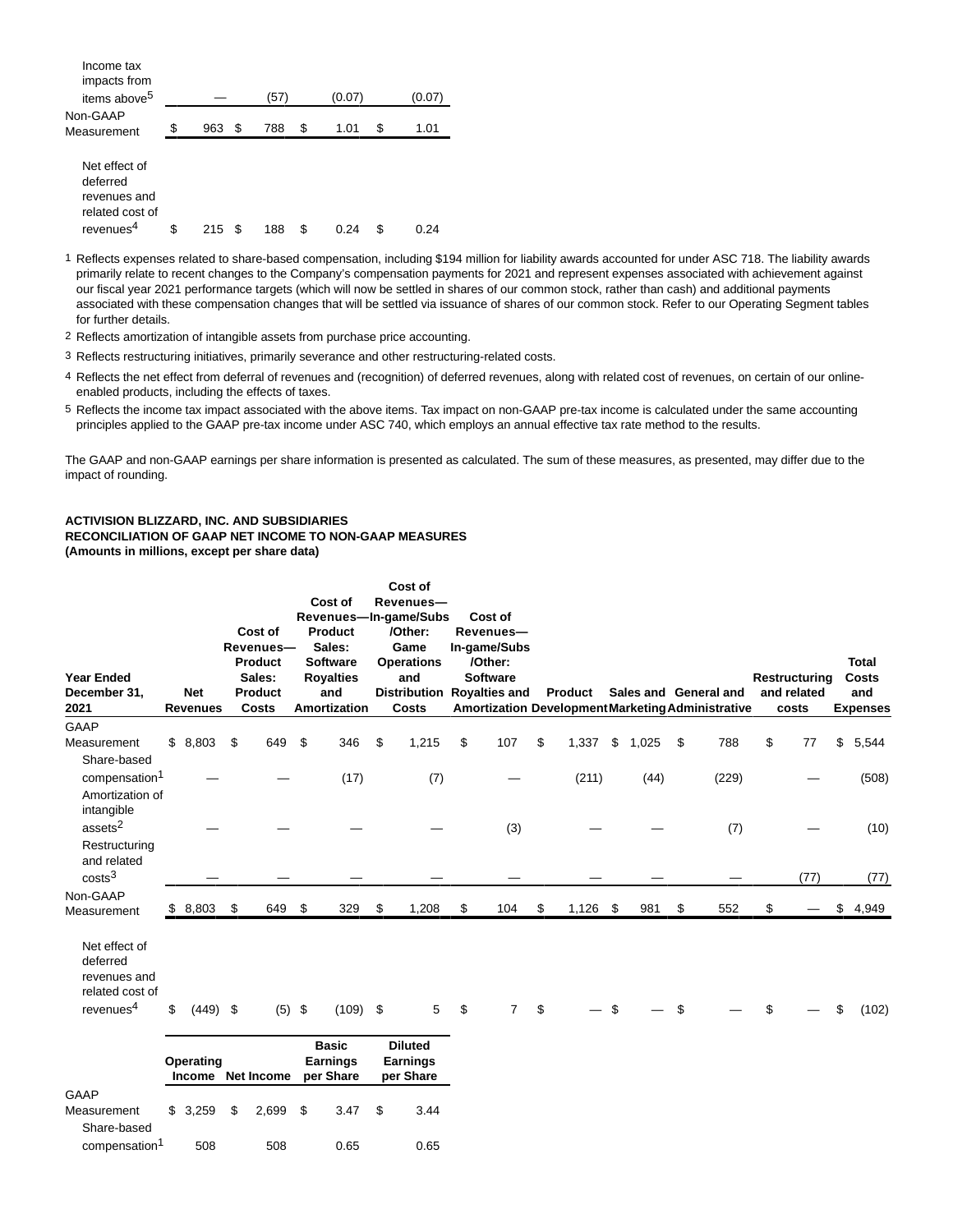| Amortization of<br>intangible<br>assets <sup>2</sup>         | 10    | 10          | 0.01       | 0.01       |
|--------------------------------------------------------------|-------|-------------|------------|------------|
| Restructuring<br>and related<br>$\csc 3$                     | 77    | 77          | 0.10       | 0.10       |
| Income tax<br>impacts from<br>items above <sup>5</sup>       |       | (98)        | (0.13)     | (0.13)     |
| Non-GAAP<br>Measurement                                      | 3,854 | \$<br>3,196 | \$<br>4.11 | \$<br>4.08 |
| Net effect of<br>deferred<br>revenues and<br>related cost of |       |             |            |            |

- 1 Reflects expenses related to share-based compensation, including \$194 million for liability awards accounted for under ASC 718. The liability awards primarily relate to recent changes to the Company's compensation payments for 2021 and represent expenses associated with achievement against our fiscal year 2021 performance targets (which will now be settled in shares of our common stock, rather than cash) and additional payments associated with these compensation changes that will be settled via issuance of shares of our common stock. Refer to our Operating Segment tables for further details.
- 2 Reflects amortization of intangible assets from purchase price accounting.

revenues4 \$ (347) \$ (280) \$ (0.36) \$ (0.36)

- 3 Reflects restructuring initiatives, primarily severance and other restructuring-related costs.
- 4 Reflects the net effect from deferral of revenues and (recognition) of deferred revenues, along with related cost of revenues, on certain of our onlineenabled products, including the effects of taxes.
- 5 Reflects the income tax impact associated with the above items. Tax impact on non-GAAP pre-tax income is calculated under the same accounting principles applied to the GAAP pre-tax income under ASC 740, which employs an annual effective tax rate method to the results.

The GAAP and non-GAAP earnings per share information is presented as calculated. The sum of these measures, as presented, may differ due to the impact of rounding.

#### **ACTIVISION BLIZZARD, INC. AND SUBSIDIARIES RECONCILIATION OF GAAP NET INCOME TO NON-GAAP MEASURES (Amounts in millions, except per share data)**

| <b>Three Months</b><br><b>Ended</b><br>December 31,<br>2020                          | <b>Net</b><br><b>Revenues</b> | Cost of<br>Revenues-<br><b>Product</b><br>Sales:<br><b>Product</b><br><b>Costs</b> | Cost of<br>Revenues-In-game/Subs<br>Product<br>Sales:<br><b>Software</b><br><b>Royalties</b><br>and<br><b>Amortization</b> | Cost of<br>Revenues-<br>/Other:<br>Game<br><b>Operations</b><br>and<br>Distribution Royalties and<br><b>Costs</b> | Cost of<br>Revenues-<br>In-game/Subs<br>/Other:<br><b>Software</b> | <b>Product</b> |           | Sales and General and<br>Amortization Development Marketing Administrative | Restructuring<br>and related<br>costs | <b>Total</b><br><b>Costs</b><br>and<br><b>Expenses</b> |
|--------------------------------------------------------------------------------------|-------------------------------|------------------------------------------------------------------------------------|----------------------------------------------------------------------------------------------------------------------------|-------------------------------------------------------------------------------------------------------------------|--------------------------------------------------------------------|----------------|-----------|----------------------------------------------------------------------------|---------------------------------------|--------------------------------------------------------|
| GAAP<br>Measurement                                                                  | \$<br>2,413                   | \$<br>349                                                                          | \$<br>117                                                                                                                  | \$<br>313                                                                                                         | \$<br>39                                                           | \$<br>350      | \$<br>341 | \$<br>255                                                                  | \$<br>55                              |                                                        |
| Share-based                                                                          |                               |                                                                                    |                                                                                                                            |                                                                                                                   |                                                                    |                |           |                                                                            |                                       | \$<br>1,819                                            |
| compensation <sup>1</sup>                                                            |                               |                                                                                    | (6)                                                                                                                        |                                                                                                                   |                                                                    | (14)           | (3)       | (57)                                                                       |                                       | (80)                                                   |
| Amortization of<br>intangible<br>assets <sup>2</sup><br>Restructuring<br>and related |                               |                                                                                    |                                                                                                                            |                                                                                                                   | (13)                                                               |                |           | (5)                                                                        |                                       | (18)                                                   |
| costs <sup>3</sup>                                                                   |                               |                                                                                    |                                                                                                                            |                                                                                                                   |                                                                    |                |           |                                                                            | (55)                                  | (55)                                                   |
| Non-GAAP<br>Measurement                                                              | 2,413 \$                      | 349                                                                                | \$<br>111                                                                                                                  | \$<br>313                                                                                                         | \$<br>26                                                           | \$<br>336      | \$<br>338 | \$<br>193                                                                  | \$                                    | \$1,666                                                |
| Net effect of<br>deferred<br>revenues and<br>related cost of<br>$re$ venues $4$      | \$<br>638 \$                  | 31                                                                                 | \$<br>193                                                                                                                  | \$<br>5                                                                                                           | \$<br>2                                                            | \$             |           |                                                                            | \$                                    | \$<br>231                                              |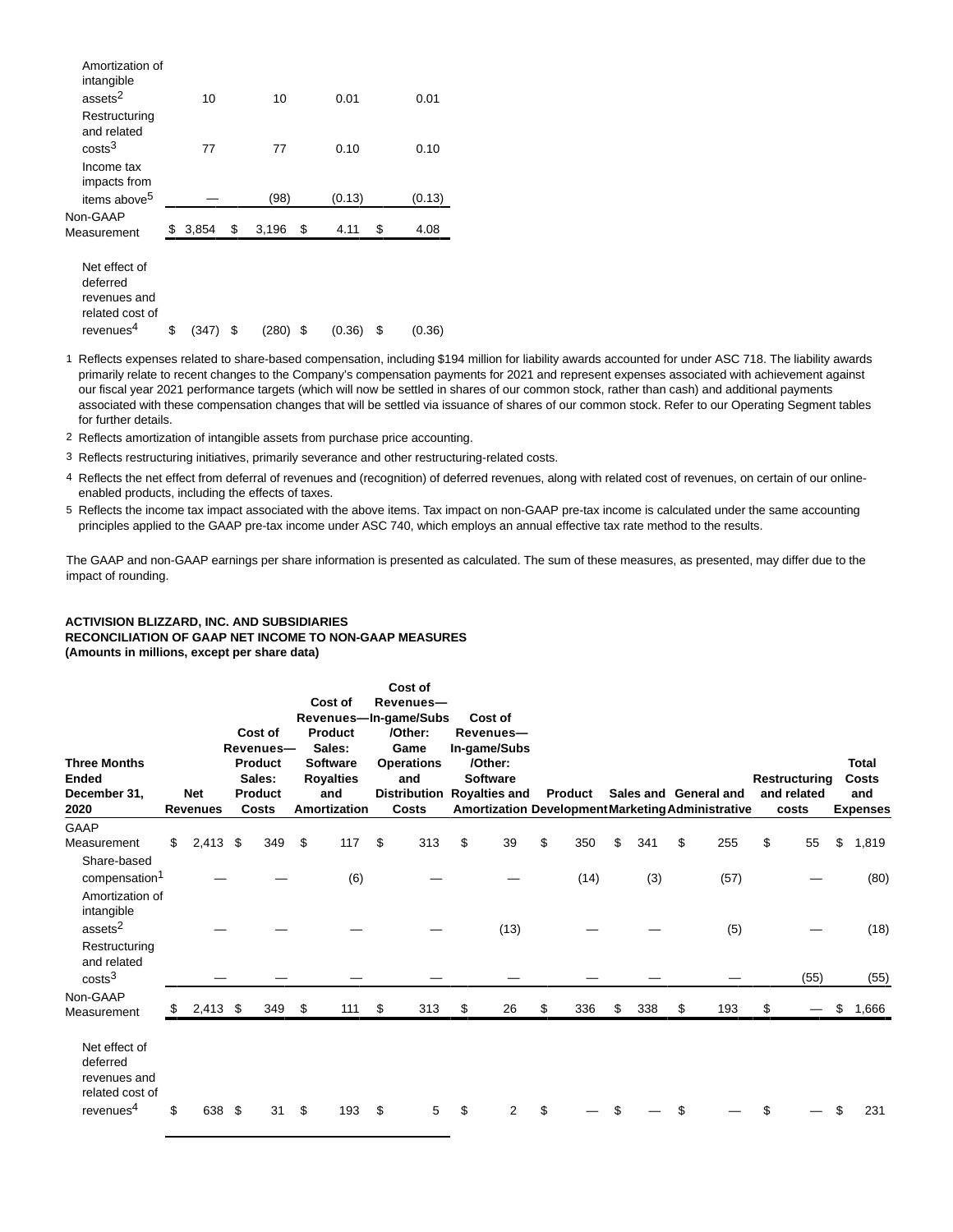|                                                                                       | Operating<br>Income | Net Income | <b>Basic</b><br><b>Earnings</b><br>per Share | <b>Diluted</b><br><b>Earnings</b><br>per Share |
|---------------------------------------------------------------------------------------|---------------------|------------|----------------------------------------------|------------------------------------------------|
| GAAP                                                                                  |                     |            |                                              |                                                |
| Measurement                                                                           | \$<br>594           | \$<br>508  | \$<br>0.66                                   | \$<br>0.65                                     |
| Share-based                                                                           |                     |            |                                              |                                                |
| compensation <sup>1</sup>                                                             | 80                  | 80         | 0.10                                         | 0.10                                           |
| Amortization of<br>intangible                                                         |                     |            |                                              |                                                |
| assets <sup>2</sup>                                                                   | 18                  | 18         | 0.02                                         | 0.02                                           |
| Restructuring<br>and related                                                          |                     |            |                                              |                                                |
| costs <sup>3</sup>                                                                    | 55                  | 55         | 0.07                                         | 0.07                                           |
| Income tax<br>impacts from                                                            |                     |            |                                              |                                                |
| items above <sup>5</sup>                                                              |                     | (71)       | (0.09)                                       | (0.09)                                         |
| Non-GAAP                                                                              |                     |            |                                              |                                                |
| Measurement                                                                           | \$<br>747           | \$<br>590  | \$<br>0.76                                   | \$<br>0.76                                     |
| Net effect of<br>deferred<br>revenues and<br>related cost of<br>revenues <sup>4</sup> | \$<br>407           | \$<br>353  | \$<br>0.46                                   | \$<br>0.45                                     |

1 Reflects expenses related to share-based compensation.

2 Reflects amortization of intangible assets from purchase price accounting.

3 Reflects restructuring initiatives, primarily severance and other restructuring-related costs.

4 Reflects the net effect from deferral of revenues and (recognition) of deferred revenues, along with related cost of revenues, on certain of our onlineenabled products, including the effects of taxes.

5 Reflects the income tax impact associated with the above items. Tax impact on non-GAAP pre-tax income is calculated under the same accounting principles applied to the GAAP pre-tax income under ASC 740, which employs an annual effective tax rate method to the results.

The GAAP and non-GAAP earnings per share information is presented as calculated. The sum of these measures, as presented, may differ due to the impact of rounding.

# **ACTIVISION BLIZZARD, INC. AND SUBSIDIARIES RECONCILIATION OF GAAP NET INCOME TO NON-GAAP MEASURES (Amounts in millions, except per share data)**

| <b>Year Ended</b><br>December 31,<br>2020                                 | <b>Net</b><br><b>Revenues</b> | Cost of<br>Revenues-<br>Product<br>Sales:<br>Product<br>Costs | Cost of<br>Product<br><b>Sales</b><br><b>Software</b><br><b>Royalties</b><br>and<br><b>Amortization</b> |     | Cost of<br>Revenues-<br>Revenues-In-game/Subs<br>/Other:<br>Game<br><b>Operations</b><br>and<br>Distribution Royalties and<br><b>Costs</b> | Cost of<br>Revenues-<br>In-game/Subs<br>/Other:<br><b>Software</b> | Product     |                |     | Sales and General and<br><b>Amortization Development Marketing Administrative</b> | <b>Restructuring</b><br>and related<br>costs | <b>Total</b><br>Costs<br>and<br><b>Expenses</b> |
|---------------------------------------------------------------------------|-------------------------------|---------------------------------------------------------------|---------------------------------------------------------------------------------------------------------|-----|--------------------------------------------------------------------------------------------------------------------------------------------|--------------------------------------------------------------------|-------------|----------------|-----|-----------------------------------------------------------------------------------|----------------------------------------------|-------------------------------------------------|
| GAAP                                                                      |                               |                                                               |                                                                                                         |     |                                                                                                                                            |                                                                    |             |                |     |                                                                                   |                                              |                                                 |
| Measurement                                                               | \$<br>8,086 \$                | 705                                                           | \$<br>269                                                                                               | -\$ | 1,131                                                                                                                                      | \$<br>155                                                          | \$<br>1,150 | \$<br>1,064    | \$  | 784                                                                               | \$<br>94                                     | \$<br>5,352                                     |
| Share-based<br>compensation <sup>1</sup><br>Amortization of<br>intangible |                               |                                                               | (14)                                                                                                    |     | (1)                                                                                                                                        |                                                                    | (42)        | (21)           |     | (140)                                                                             |                                              | (218)                                           |
| assets <sup>2</sup>                                                       |                               |                                                               |                                                                                                         |     |                                                                                                                                            | (68)                                                               |             |                |     | (11)                                                                              |                                              | (79)                                            |
| Restructuring<br>and related<br>costs <sup>3</sup>                        |                               |                                                               |                                                                                                         |     |                                                                                                                                            |                                                                    |             |                |     |                                                                                   | (94)                                         | (94)                                            |
| Non-GAAP<br>Measurement                                                   | \$<br>8,086 \$                | 705                                                           | \$<br>255                                                                                               | -\$ | 1,130                                                                                                                                      | \$<br>87                                                           | \$          | 1,108 \$ 1,043 | -\$ | 633                                                                               | \$                                           | \$<br>4,961                                     |
| Net effect of<br>deferred<br>revenues and<br>related cost of              | \$<br>333 \$                  | (40)                                                          | \$<br>111                                                                                               | \$  | 13                                                                                                                                         | \$<br>11                                                           | \$          | \$             | \$  |                                                                                   |                                              | 95                                              |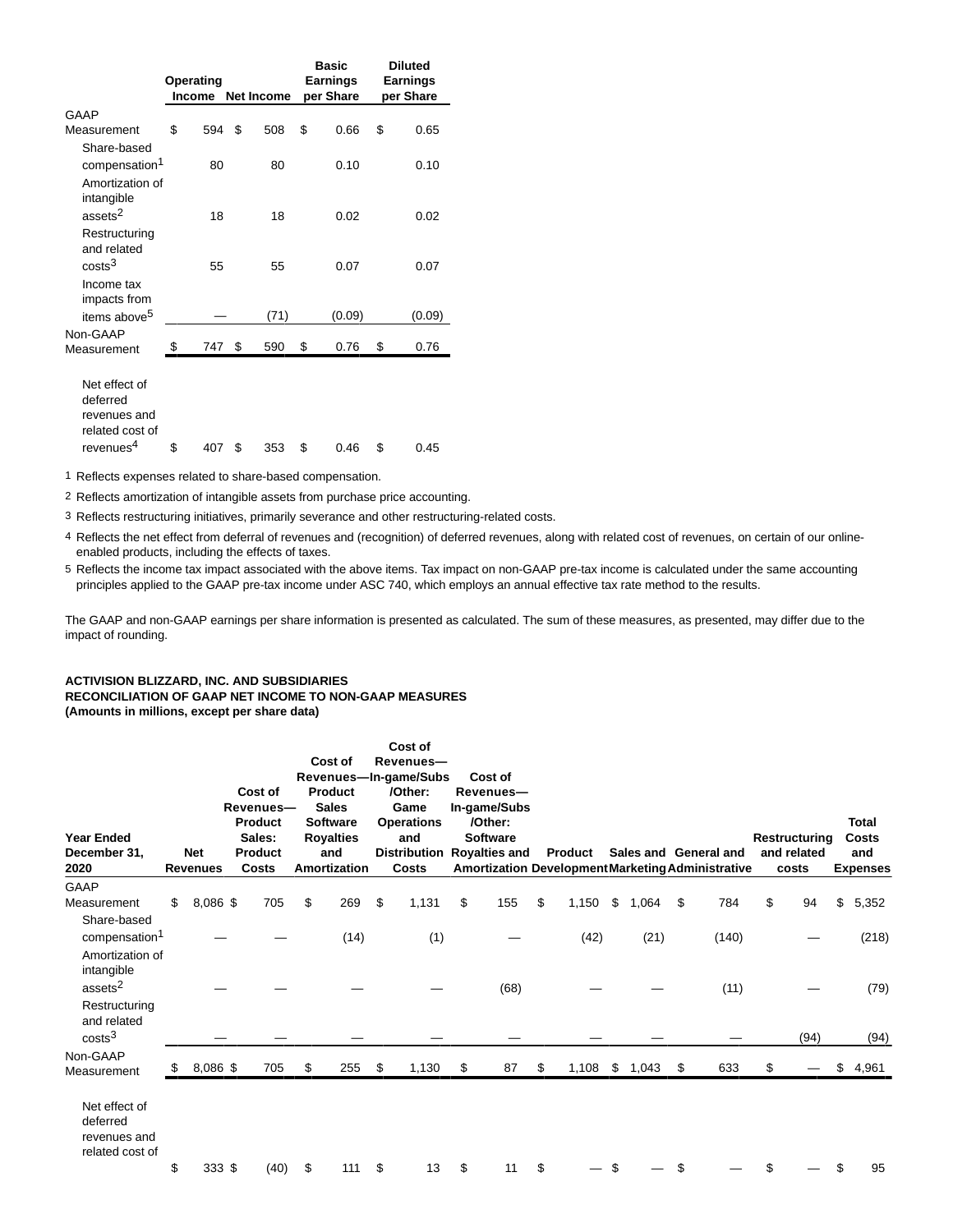# revenues<sup>4</sup>

|                                                              | Operating<br>Income | <b>Net Income</b> | <b>Basic</b><br><b>Earnings</b><br>per Share | <b>Diluted</b><br><b>Earnings</b><br>per Share |
|--------------------------------------------------------------|---------------------|-------------------|----------------------------------------------|------------------------------------------------|
| GAAP                                                         |                     |                   |                                              |                                                |
| Measurement                                                  | \$<br>$2,734$ \$    | 2,197             | \$<br>2.85                                   | \$<br>2.82                                     |
| Share-based                                                  |                     |                   |                                              |                                                |
| compensation <sup>1</sup>                                    | 218                 | 218               | 0.28                                         | 0.28                                           |
| Amortization of<br>intangible                                |                     |                   |                                              |                                                |
| assets <sup>2</sup>                                          | 79                  | 79                | 0.10                                         | 0.10                                           |
| Restructuring<br>and related                                 |                     |                   |                                              |                                                |
| $\text{costs}^3$                                             | 94                  | 94                | 0.12                                         | 0.12                                           |
| Loss on<br>extinguishment                                    |                     |                   |                                              |                                                |
| of debt <sup>5</sup>                                         |                     | 31                | 0.04                                         | 0.04                                           |
| Income tax<br>impacts from<br>items above <sup>6</sup>       |                     |                   |                                              |                                                |
|                                                              |                     | (123)             | (0.16)                                       | (0.16)                                         |
| Non-GAAP<br>Measurement                                      | \$<br>$3,125$ \$    | 2,496             | \$<br>3.24                                   | \$<br>3.21                                     |
| Net effect of<br>deferred<br>revenues and<br>related cost of |                     |                   |                                              |                                                |

1 Reflects expenses related to share-based compensation.

2 Reflects amortization of intangible assets from purchase price accounting.

revenues4 \$ 238 \$ 205 \$ 0.26 \$ 0.26

3 Reflects restructuring initiatives, primarily severance and other restructuring-related costs.

4 Reflects the net effect from deferral of revenues and (recognition) of deferred revenues, along with related cost of revenues, on certain of our onlineenabled products, including the effects of taxes.

5 Reflects the loss on extinguishment of debt from financing activities.

6 Reflects the income tax impact associated with the above items. Tax impact on non-GAAP pre-tax income is calculated under the same accounting principles applied to the GAAP pre-tax income under ASC 740, which employs an annual effective tax rate method to the results.

The GAAP and non-GAAP earnings per share information is presented as calculated. The sum of these measures, as presented, may differ due to the impact of rounding.

# **ACTIVISION BLIZZARD, INC. AND SUBSIDIARIES OPERATING SEGMENTS INFORMATION (Amounts in millions)**

| <b>Three Months Ended</b>               |    | December 31, 2021 |    |                 |    |      |       |         |                   | \$ Increase / (Decrease) |                 |       |      |     |       |       |  |  |
|-----------------------------------------|----|-------------------|----|-----------------|----|------|-------|---------|-------------------|--------------------------|-----------------|-------|------|-----|-------|-------|--|--|
|                                         |    | <b>Activision</b> |    | <b>Blizzard</b> |    | King | Total |         | <b>Activision</b> |                          | <b>Blizzard</b> |       | King |     | Total |       |  |  |
| <b>Segment Net Revenues</b>             |    |                   |    |                 |    |      |       |         |                   |                          |                 |       |      |     |       |       |  |  |
| Net revenues from external<br>customers | S  | 1.157             | S  | 387             | \$ | 684  |       | \$2.228 | \$                | (500)                    | S               | (143) | \$   | 107 | S     | (536) |  |  |
| Intersegment net revenues <sup>1</sup>  |    |                   |    | 32              |    |      |       | 32      |                   |                          |                 | (17)  |      |     |       | (17)  |  |  |
| Segment net revenues                    |    | 1,157             | \$ | 419             | \$ | 684  |       | \$2.260 | £.                | (500)                    |                 | (160) | \$   | 107 | S     | (553) |  |  |
| Segment operating income                | \$ | 618 \$            |    | 161             | \$ | 385  |       | \$1.164 | \$                | (162)                    | \$              |       | \$   | 143 | S     | (18)  |  |  |

# **Operating Margin** 51.5%

|                                         |                            |       |                     | December 31, 2020 |         |  |
|-----------------------------------------|----------------------------|-------|---------------------|-------------------|---------|--|
|                                         | <b>Activision Blizzard</b> | Total |                     |                   |         |  |
| Segment Net Revenues                    |                            |       |                     |                   |         |  |
| Net revenues from external<br>customers |                            |       | 1.657 \$ 530 \$ 577 |                   | \$2.764 |  |
| Intersegment net revenues <sup>1</sup>  |                            |       | 49                  |                   | 49      |  |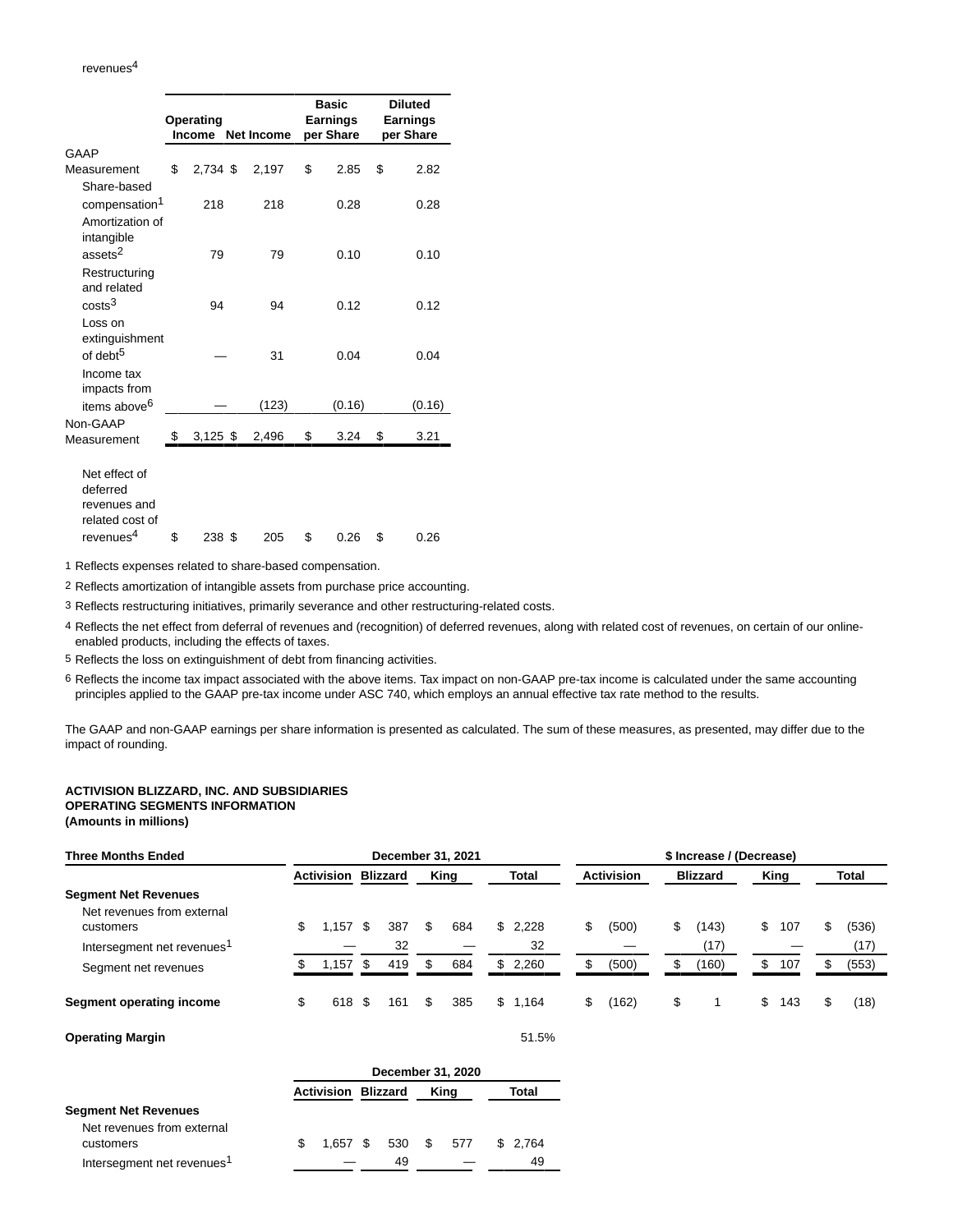| Segment net revenues     |   | 1.657  | \$<br>579 | \$<br>577  | \$2.813  |
|--------------------------|---|--------|-----------|------------|----------|
| Segment operating income | S | 780 \$ |           | 160 \$ 242 | \$ 1.182 |
| <b>Operating Margin</b>  |   |        |           |            | 42.0%    |

| Year Ended                              |                   |                 | December 31, 2021 |             | \$ Increase / (Decrease) |                 |      |           |              |  |  |  |  |
|-----------------------------------------|-------------------|-----------------|-------------------|-------------|--------------------------|-----------------|------|-----------|--------------|--|--|--|--|
|                                         | <b>Activision</b> | <b>Blizzard</b> | King              | Total       | <b>Activision</b>        | <b>Blizzard</b> |      | King      | <b>Total</b> |  |  |  |  |
| <b>Segment Net Revenues</b>             |                   |                 |                   |             |                          |                 |      |           |              |  |  |  |  |
| Net revenues from external<br>customers | \$                | 3,478 \$ 1,733  | \$2,580           | \$7,791     | (464)<br>S               | S               | (61) | \$<br>416 | (109)        |  |  |  |  |
| Intersegment net revenues <sup>1</sup>  |                   | 94              |                   | 94          |                          |                 | (17) |           | (17)         |  |  |  |  |
| Segment net revenues                    | 3,478             | 1,827<br>\$     | \$<br>2,580       | 7,885<br>\$ | (464)                    |                 | (78) | \$<br>416 | (126)        |  |  |  |  |
| Segment operating income                | \$<br>.667        | 698<br>- \$     | \$<br>1.140       | \$3,505     | (201)<br>\$              | \$              | 5    | \$<br>283 | 87           |  |  |  |  |

# **Operating Margin** 44.5%

|                                         | December 31, 2020 |                            |      |                |    |         |    |         |  |  |  |
|-----------------------------------------|-------------------|----------------------------|------|----------------|----|---------|----|---------|--|--|--|
|                                         |                   | <b>Activision Blizzard</b> |      |                |    | King    |    | Total   |  |  |  |
| <b>Segment Net Revenues</b>             |                   |                            |      |                |    |         |    |         |  |  |  |
| Net revenues from external<br>customers | \$                |                            |      | 3,942 \$ 1,794 |    | \$2,164 | \$ | 7,900   |  |  |  |
| Intersegment net revenues <sup>1</sup>  |                   |                            |      | 111            |    |         |    | 111     |  |  |  |
| Segment net revenues                    |                   | 3,942                      |      | \$1,905        |    | \$2,164 | \$ | 8,011   |  |  |  |
| Segment operating income                | \$                | 1.868                      | - \$ | 693            | \$ | 857     |    | \$3.418 |  |  |  |
| <b>Operating Margin</b>                 |                   |                            |      |                |    |         |    | 42.7%   |  |  |  |

1 Intersegment revenues reflect licensing and service fees charged between segments.

Our operating segments are consistent with the manner in which our operations are reviewed and managed by our Chief Executive Officer, who is our chief operating decision maker ("CODM"). The CODM reviews segment performance exclusive of: the impact of the change in deferred revenues and related cost of revenues with respect to certain of our online-enabled games; share-based compensation expense (including liability awards accounting for under ASC 718); amortization of intangible assets as a result of purchase price accounting; fees and other expenses (including legal fees, costs, expenses and accruals) related to acquisitions, associated integration activities, and financings; certain restructuring and related costs; and other non-cash charges. **See the following page for the reconciliation tables of segment revenues and operating income to consolidated net revenues and consolidated income before income tax expense.**

The Company has been reviewing its overall compensation structure and philosophy and began implementing changes to its compensation payments for 2021, primarily to enhance equity ownership for employees and bring our employee equity compensation more in line with current industry practice. As an aspect of this change, the Company determined to settle amounts not yet paid as of December 31, 2021 under its annual performance plans in stock as opposed to cash and further to provide such incentives at no less than target performance without regard to whether target performance was achieved, resulting in a year-end share-based compensation liability of \$194 million. The changes in Q4 2021 resulted in \$160 million of expense related to achievement against 2021 performance targets that would have otherwise been included in our segment operating income to instead be excluded from our 2021 segment operating income as it is now part of share-based compensation, accounted for as a liability under ASC 718. The changes increased our Activision, Blizzard, King and non-reportable segment operating income by \$43 million, \$25 million, \$65 million, and \$27 million, respectively, for the three months and year ended December 31, 2021. In addition, going forward, to the extent certain of our previously cash-based bonus programs are instead issued as time-based equity or settled via equity, such amounts will be recorded as share-based compensation and will be excluded from segment operating income.

Our operating segments are also consistent with our internal organization structure, the way we assess operating performance and allocate resources, and the availability of separate financial information. We do not aggregate operating segments.

#### **ACTIVISION BLIZZARD, INC. AND SUBSIDIARIES OPERATING SEGMENTS INFORMATION (Amounts in millions)**

|                                                                              |       | <b>Three Months Ended</b><br>December 31. |       |                   |  | <b>Year Ended</b><br>December 31. |  |         |  |
|------------------------------------------------------------------------------|-------|-------------------------------------------|-------|-------------------|--|-----------------------------------|--|---------|--|
|                                                                              |       | 2021<br>2020                              |       |                   |  | 2021                              |  | 2020    |  |
| <b>Reconciliation to consolidated net revenues:</b>                          |       |                                           |       |                   |  |                                   |  |         |  |
| Segment net revenues                                                         | \$.   | 2.260                                     |       | \$ 2.813 \$ 7.885 |  |                                   |  | \$8.011 |  |
| Revenues from non-reportable segments <sup>1</sup>                           |       | 259                                       |       | 287               |  | 563                               |  | 519     |  |
| Net effect from recognition (deferral) of deferred net revenues <sup>2</sup> | (324) |                                           | (638) | 449               |  | (333)                             |  |         |  |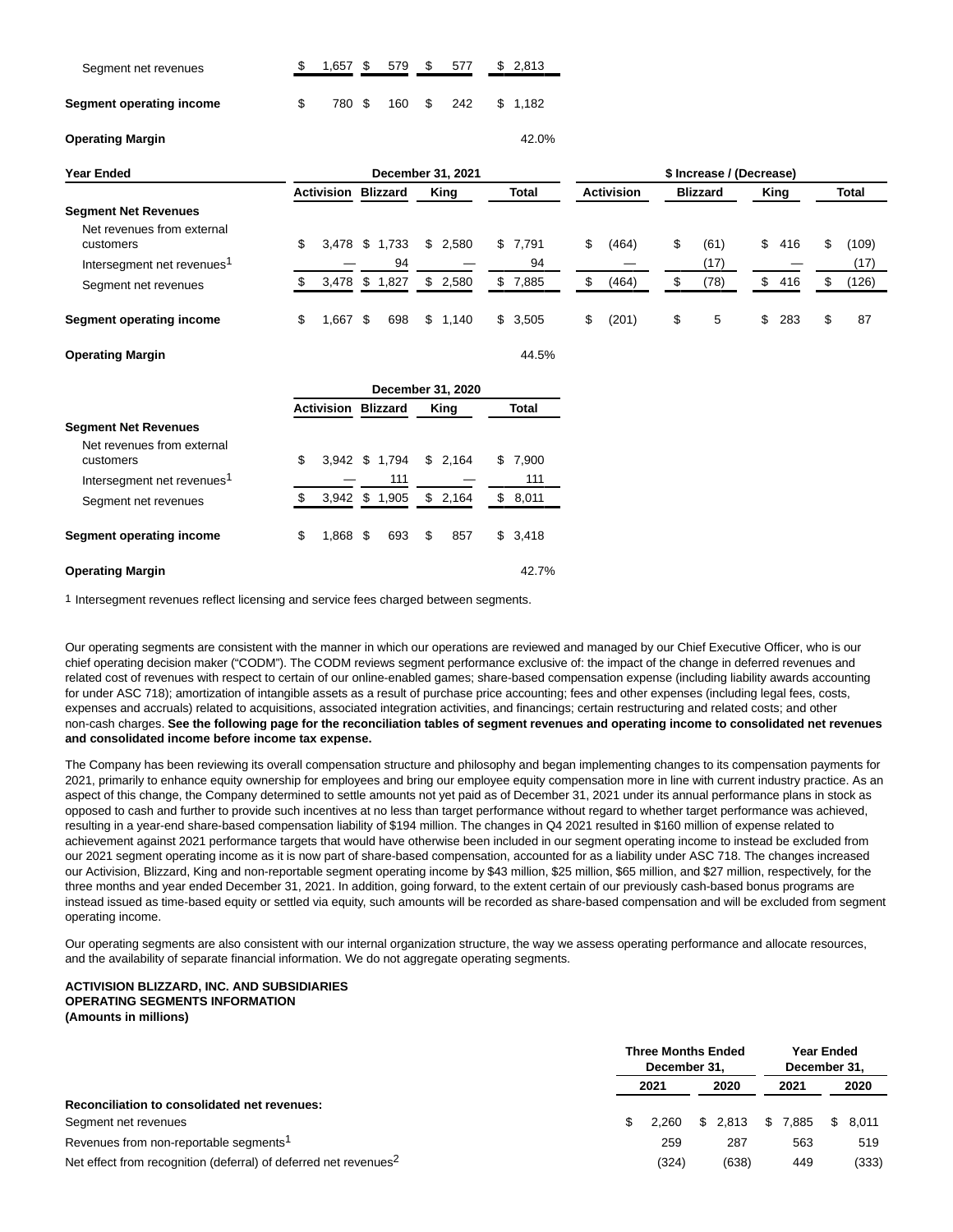| Elimination of intersegment revenues <sup>3</sup>                                                         | (32)        |     | (49)  |    | (94)    | (111)   |
|-----------------------------------------------------------------------------------------------------------|-------------|-----|-------|----|---------|---------|
| Consolidated net revenues                                                                                 | 2,163       | S.  | 2,413 | S. | 8,803   | 8,086   |
| Reconciliation to consolidated income before income tax expense:                                          |             |     |       |    |         |         |
| Segment operating income                                                                                  | \$<br>1.164 | \$. | 1.182 |    | \$3,505 | \$3,418 |
| Operating income (loss) from non-reportable segments <sup>1</sup>                                         | 14          |     | (28)  |    | 2       | (55)    |
| Net effect from recognition (deferral) of deferred net revenues and related cost of revenues <sup>2</sup> | (215)       |     | (407) |    | 347     | (238)   |
| Share-based compensation expense <sup>4</sup>                                                             | (249)       |     | (80)  |    | (508)   | (218)   |
| Amortization of intangible assets                                                                         | (2)         |     | (18)  |    | (10)    | (79)    |
| Restructuring and related costs <sup>5</sup>                                                              | (30)        |     | (55)  |    | (77)    | (94)    |
| Consolidated operating income                                                                             | 682         |     | 594   |    | 3.259   | 2,734   |
| Interest and other expense (income), net                                                                  | 45          |     | 31    |    | 95      | 87      |
| Loss on extinguishment of debt                                                                            |             |     |       |    |         | 31      |
| Consolidated income before income tax expense (benefit)                                                   | 637         |     | 563   | S. | 3,164   | 2,616   |

1 Includes other income and expenses outside of our reportable segments, including our distribution business and unallocated corporate income and expenses.

2 Reflects the net effect from (deferral) of revenues and recognition of deferred revenues, along with related cost of revenues, on certain of our onlineenabled products.

3 Intersegment revenues reflect licensing and service fees charged between segments.

4 Reflects expenses related to share-based compensation, including liability awards accounted for under ASC 718.

5 Reflects restructuring initiatives, primarily severance and other restructuring-related costs.

# **ACTIVISION BLIZZARD, INC. AND SUBSIDIARIES NET REVENUES BY DISTRIBUTION CHANNEL (Amounts in millions)**

|                                             |                   |                              | <b>Three Months Ended</b> |                              |                           |                               |
|---------------------------------------------|-------------------|------------------------------|---------------------------|------------------------------|---------------------------|-------------------------------|
|                                             | December 31, 2021 |                              | December 31, 2020         |                              |                           | $\%$                          |
|                                             | Amount            | $%$ of<br>Total <sup>1</sup> | Amount                    | $%$ of<br>Total <sup>1</sup> | \$ Increase<br>(Decrease) | <b>Increase</b><br>(Decrease) |
| <b>Net Revenues by Distribution Channel</b> |                   |                              |                           |                              |                           |                               |
| Digital online channels <sup>2</sup>        | \$<br>1,780       | 82%                          | \$<br>1,874               | 78%                          | \$<br>(94)                | (5)%                          |
| Retail channels                             | 125               | 6                            | 234                       | 10                           | (109)                     | (47)                          |
| Other $3$                                   | 258               | 12                           | 305                       | 13                           | (47)                      | (15)                          |
| Total consolidated net revenues             | 2,163             | 100%                         | \$<br>2,413               | 100%                         | \$<br>(250)               | (10)                          |
| Change in deferred revenues <sup>4</sup>    |                   |                              |                           |                              |                           |                               |
| Digital online channels <sup>2</sup>        | \$<br>169         |                              | \$<br>466                 |                              |                           |                               |
| Retail channels                             | 151               |                              | 182                       |                              |                           |                               |
| Other $3$                                   | 4                 |                              | (10)                      |                              |                           |                               |
| Total changes in deferred revenues          | 324               |                              | \$<br>638                 |                              |                           |                               |

|                                             |                   |                              | <b>Year Ended</b> |                              |                           |                               |
|---------------------------------------------|-------------------|------------------------------|-------------------|------------------------------|---------------------------|-------------------------------|
|                                             | December 31, 2021 |                              | December 31, 2020 |                              |                           | $\%$                          |
|                                             | Amount            | $%$ of<br>Total <sup>1</sup> | <b>Amount</b>     | $%$ of<br>Total <sup>1</sup> | \$ Increase<br>(Decrease) | <b>Increase</b><br>(Decrease) |
| <b>Net Revenues by Distribution Channel</b> |                   |                              |                   |                              |                           |                               |
| Digital online channels <sup>2</sup>        | \$<br>7,663       | 87%                          | \$<br>6,658       | 82%                          | \$<br>1,005               | 15%                           |
| Retail channels                             | 479               | 5                            | 741               | 9                            | (262)                     | (35)                          |
| Other $3$                                   | 661               | 8                            | 687               | 8                            | (26)                      | (4)                           |
| Total consolidated net revenues             | 8,803             | 100%                         | \$<br>8,086       | 100%                         | \$<br>717                 | 9                             |
| Change in deferred revenues <sup>4</sup>    |                   |                              |                   |                              |                           |                               |
| Digital online channels <sup>2</sup>        | \$<br>(421)       |                              | \$<br>464         |                              |                           |                               |
| Retail channels                             | (42)              |                              | (112)             |                              |                           |                               |
| Other $3$                                   | 14                |                              | (19)              |                              |                           |                               |
| Total changes in deferred revenues          | (449)             |                              | \$<br>333         |                              |                           |                               |

1 The percentages of total are presented as calculated. Therefore, the sum of these percentages, as presented, may differ due to the impact of rounding.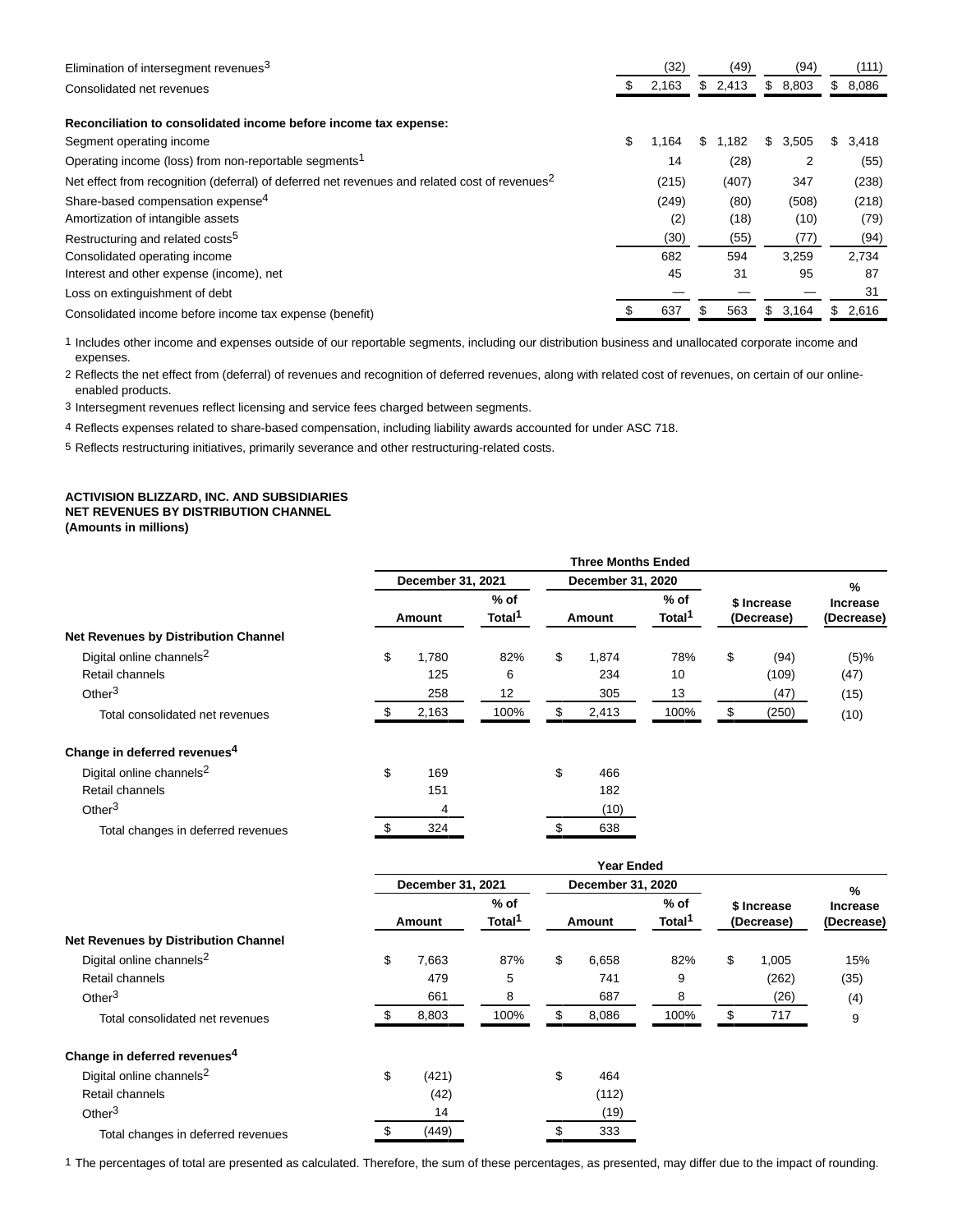- 2 Net revenues from Digital online channels represent revenues from digitally-distributed downloadable content, microtransactions, subscriptions, and products, as well as licensing royalties.
- 3 Net revenues from Other primarily includes revenues from our distribution business, the Overwatch League, and the Call of Duty League.

4 Reflects the net effect from deferral of revenues and (recognition) of deferred revenues on certain of our online-enabled products.

# **ACTIVISION BLIZZARD, INC. AND SUBSIDIARIES NET REVENUES BY PLATFORM (Amounts in millions)**

|                                          | <b>Three Months Ended</b> |                   |                              |        |                   |                              |                           |       |                               |  |
|------------------------------------------|---------------------------|-------------------|------------------------------|--------|-------------------|------------------------------|---------------------------|-------|-------------------------------|--|
|                                          |                           | December 31, 2021 |                              |        | December 31, 2020 |                              |                           |       | $\frac{9}{6}$                 |  |
|                                          | Amount                    |                   | $%$ of<br>Total <sup>1</sup> | Amount |                   | $%$ of<br>Total <sup>1</sup> | \$ Increase<br>(Decrease) |       | <b>Increase</b><br>(Decrease) |  |
| <b>Net Revenues by Platform</b>          |                           |                   |                              |        |                   |                              |                           |       |                               |  |
| Console                                  | \$                        | 576               | 27%                          | \$     | 840               | 35%                          | \$                        | (264) | (31)%                         |  |
| PC                                       |                           | 496               | 23                           |        | 561               | 23                           |                           | (65)  | (12)                          |  |
| Mobile and ancillary <sup>2</sup>        |                           | 833               | 39                           |        | 707               | 29                           |                           | 126   | 18                            |  |
| Other $3$                                |                           | 258               | 12                           |        | 305               | 13                           |                           | (47)  | (15)                          |  |
| Total consolidated net revenues          |                           | 2,163             | 100%                         | S      | 2,413             | 100%                         | \$                        | (250) | (10)                          |  |
| Change in deferred revenues <sup>4</sup> |                           |                   |                              |        |                   |                              |                           |       |                               |  |
| Console                                  | \$                        | 276               |                              | \$     | 432               |                              |                           |       |                               |  |
| PC                                       |                           | 25                |                              |        | 207               |                              |                           |       |                               |  |
| Mobile and ancillary <sup>2</sup>        |                           | 19                |                              |        | 9                 |                              |                           |       |                               |  |
| Other $3$                                |                           | 4                 |                              |        | (10)              |                              |                           |       |                               |  |
| Total changes in deferred revenues       | \$                        | 324               |                              | \$     | 638               |                              |                           |       |                               |  |

|                                          | <b>Year Ended</b> |                   |                              |                   |       |                              |    |                           |                               |  |
|------------------------------------------|-------------------|-------------------|------------------------------|-------------------|-------|------------------------------|----|---------------------------|-------------------------------|--|
|                                          |                   | December 31, 2021 |                              | December 31, 2020 |       |                              |    |                           | %                             |  |
|                                          | Amount            |                   | $%$ of<br>Total <sup>1</sup> | Amount            |       | $%$ of<br>Total <sup>1</sup> |    | \$ Increase<br>(Decrease) | <b>Increase</b><br>(Decrease) |  |
| <b>Net Revenues by Platform</b>          |                   |                   |                              |                   |       |                              |    |                           |                               |  |
| Console                                  | \$                | 2,637             | 30%                          | \$                | 2,784 | 34%                          | \$ | (147)                     | (5)%                          |  |
| PC                                       |                   | 2,323             | 26                           |                   | 2,056 | 25                           |    | 267                       | 13                            |  |
| Mobile and ancillary <sup>2</sup>        |                   | 3,182             | 36                           |                   | 2,559 | 32                           |    | 623                       | 24                            |  |
| Other $3$                                |                   | 661               | 8                            |                   | 687   | 8                            |    | (26)                      | (4)                           |  |
| Total consolidated net revenues          |                   | 8,803             | 100%                         | \$                | 8,086 | 100%                         | \$ | 717                       | 9                             |  |
| Change in deferred revenues <sup>4</sup> |                   |                   |                              |                   |       |                              |    |                           |                               |  |
| Console                                  | \$                | (254)             |                              | \$                | 132   |                              |    |                           |                               |  |
| PC                                       |                   | (228)             |                              |                   | 179   |                              |    |                           |                               |  |
| Mobile and ancillary <sup>2</sup>        |                   | 19                |                              |                   | 41    |                              |    |                           |                               |  |
| Other $3$                                |                   | 14                |                              |                   | (19)  |                              |    |                           |                               |  |
| Total changes in deferred revenues       |                   | (449)             |                              |                   | 333   |                              |    |                           |                               |  |

1 The percentages of total are presented as calculated. Therefore, the sum of these percentages, as presented, may differ due to the impact of rounding.

2 Net revenues from Mobile and ancillary include revenues from mobile devices, as well as non-platform specific game related revenues, such as standalone sales of physical merchandise and accessories.

3 Net revenues from Other primarily includes revenues from our distribution business, the Overwatch League, and the Call of Duty League.

4 Reflects the net effect from deferral of revenues and (recognition) of deferred revenues on certain of our online-enabled products.

#### **ACTIVISION BLIZZARD, INC. AND SUBSIDIARIES NET REVENUES BY GEOGRAPHIC REGION (Amounts in millions)**

| Amount | % of<br>Total <sup>1</sup> | Amount            | % of<br>Total <sup>1</sup> | \$ Increase<br>(Decrease)                      | % Increase<br>(Decrease) |
|--------|----------------------------|-------------------|----------------------------|------------------------------------------------|--------------------------|
|        |                            | December 31, 2021 |                            | <b>Three Months Ended</b><br>December 31, 2020 |                          |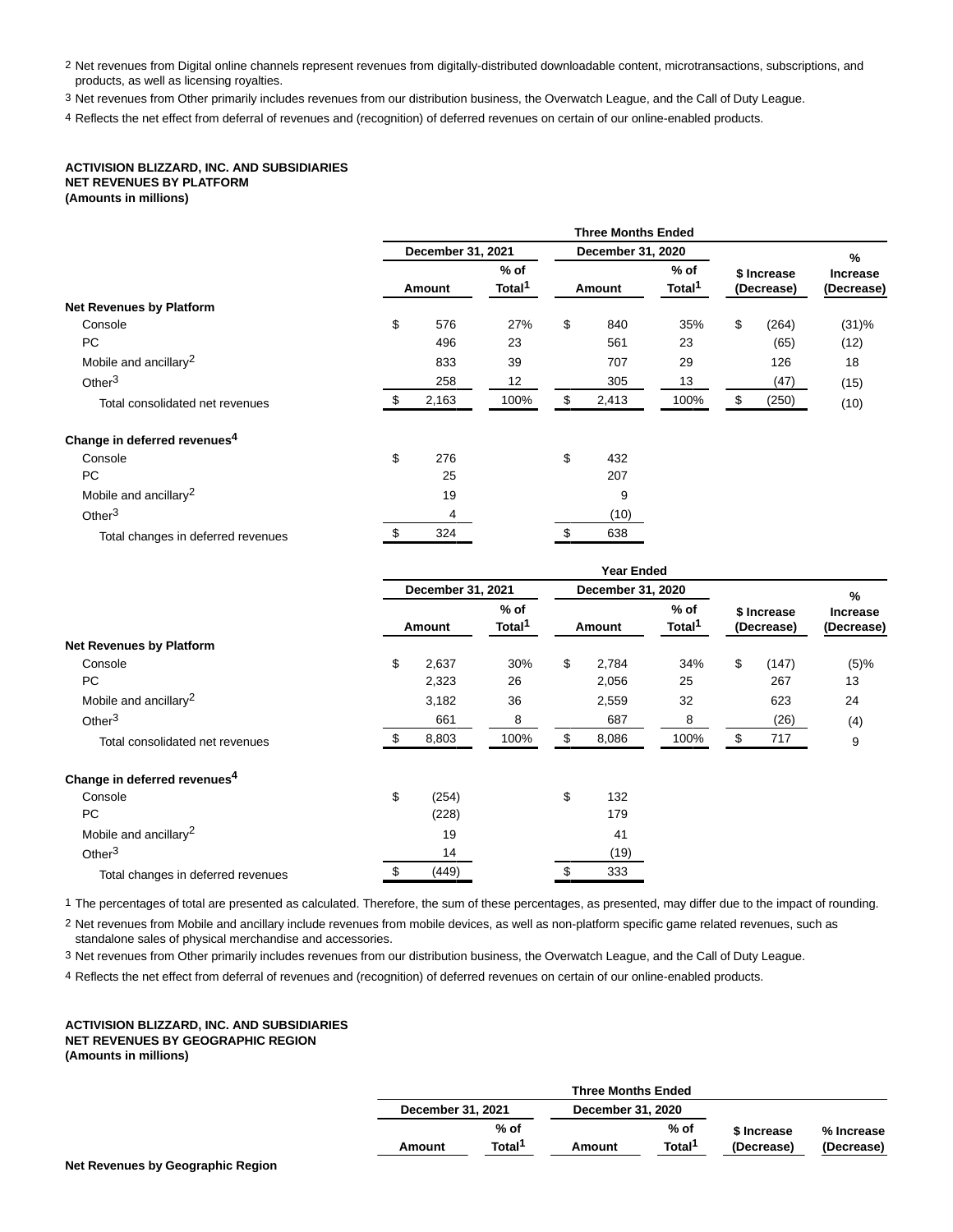| Americas                                 | \$<br>1,112 | 51%  | \$<br>1,247 | 52%  | \$ | (135) | (11)% |
|------------------------------------------|-------------|------|-------------|------|----|-------|-------|
| EMEA <sup>2</sup>                        | 751         | 35   | 910         | 38   |    | (159) | (17)  |
| Asia Pacific                             | 300         | 14   | 256         | 11   |    | 44    | 17    |
| Total consolidated net revenues          | 2,163       | 100% | \$<br>2,413 | 100% | S  | (250) | (10)  |
| Change in deferred revenues <sup>3</sup> |             |      |             |      |    |       |       |
| Americas                                 | \$<br>188   |      | \$<br>390   |      |    |       |       |
| EMEA <sup>2</sup>                        | 123         |      | 220         |      |    |       |       |
| Asia Pacific                             | 13          |      | 28          |      |    |       |       |
| Total changes in deferred revenues       | 324         |      | 638         |      |    |       |       |

|                                          | <b>Year Ended</b> |                   |                              |    |                   |                              |                           |     |                          |  |  |
|------------------------------------------|-------------------|-------------------|------------------------------|----|-------------------|------------------------------|---------------------------|-----|--------------------------|--|--|
|                                          |                   | December 31, 2021 |                              |    | December 31, 2020 |                              |                           |     |                          |  |  |
|                                          | Amount            |                   | $%$ of<br>Total <sup>1</sup> |    | Amount            | $%$ of<br>Total <sup>1</sup> | \$ Increase<br>(Decrease) |     | % Increase<br>(Decrease) |  |  |
| Net Revenues by Geographic Region        |                   |                   |                              |    |                   |                              |                           |     |                          |  |  |
| Americas                                 | \$                | 4,931             | 56%                          | \$ | 4,434             | 55%                          | \$                        | 497 | 11%                      |  |  |
| EMEA <sup>2</sup>                        |                   | 2,797             | 32                           |    | 2,680             | 33                           |                           | 117 | 4                        |  |  |
| Asia Pacific                             |                   | 1,075             | 12                           |    | 972               | 12                           |                           | 103 | 11                       |  |  |
| Total consolidated net revenues          |                   | 8,803             | 100%                         |    | 8,086             | 100%                         | \$                        | 717 | 9                        |  |  |
| Change in deferred revenues <sup>3</sup> |                   |                   |                              |    |                   |                              |                           |     |                          |  |  |
| Americas                                 | \$                | (288)             |                              | \$ | 285               |                              |                           |     |                          |  |  |
| EMEA <sup>2</sup>                        |                   | (136)             |                              |    | 59                |                              |                           |     |                          |  |  |
| Asia Pacific                             |                   | (25)              |                              |    | (11)              |                              |                           |     |                          |  |  |
| Total changes in deferred revenues       |                   | (449)             |                              | \$ | 333               |                              |                           |     |                          |  |  |

1 The percentages of total are presented as calculated. Therefore, the sum of these percentages, as presented, may differ due to the impact of rounding.

2 Net revenues from EMEA consist of the Europe, Middle East, and Africa geographic regions.

3 Reflects the net effect from deferral of revenues and (recognition) of deferred revenues on certain of our online-enabled products.

# **ACTIVISION BLIZZARD, INC. AND SUBSIDIARIES EBITDA AND ADJUSTED EBITDA (Amounts in millions)**

|                                                                           |                   |                         |                          |    |                                | <b>Trailing</b><br><b>Twelve</b><br><b>Months</b><br><b>Ended</b> |
|---------------------------------------------------------------------------|-------------------|-------------------------|--------------------------|----|--------------------------------|-------------------------------------------------------------------|
|                                                                           | March 31,<br>2021 | <b>June 30,</b><br>2021 | September<br>30,<br>2021 |    | <b>December</b><br>31.<br>2021 | December 31,<br>2021                                              |
| <b>GAAP Net Income</b>                                                    | \$<br>619         | \$<br>876               | \$<br>639                | \$ | 564                            | \$<br>2,699                                                       |
| Interest and other expense (income), net                                  | 30                | (43)                    | 65                       |    | 45                             | 95                                                                |
| Provision for income taxes                                                | 146               | 126                     | 120                      |    | 73                             | 465                                                               |
| Depreciation and amortization                                             | 33                | 28                      | 27                       |    | 27                             | 116                                                               |
| <b>EBITDA</b>                                                             | 828               | 987                     | 851                      |    | 709                            | 3,375                                                             |
| Share-based compensation expense <sup>1</sup>                             | 151               | 43                      | 64                       |    | 249                            | 508                                                               |
| Restructuring and related costs <sup>2</sup>                              | 30                | 13                      | 3                        |    | 30                             | 77                                                                |
| <b>Adjusted EBITDA</b>                                                    | 1,009             | 1,043                   | \$<br>918                | S. | 988                            | \$<br>3,960                                                       |
| Change in deferred net revenues and related cost of revenues <sup>3</sup> | \$<br>(132)       | \$<br>(276)             | \$<br>(154)              | \$ | 215                            | \$<br>(347)                                                       |

1 Reflects expenses related to share-based compensation, including liability awards accounted for under ASC 718.

2 Reflects restructuring initiatives, primarily severance and other restructuring-related costs.

3 Reflects the net effect from deferral of revenues and (recognition) of deferred revenues, along with related cost of revenues, on certain of our onlineenabled products.